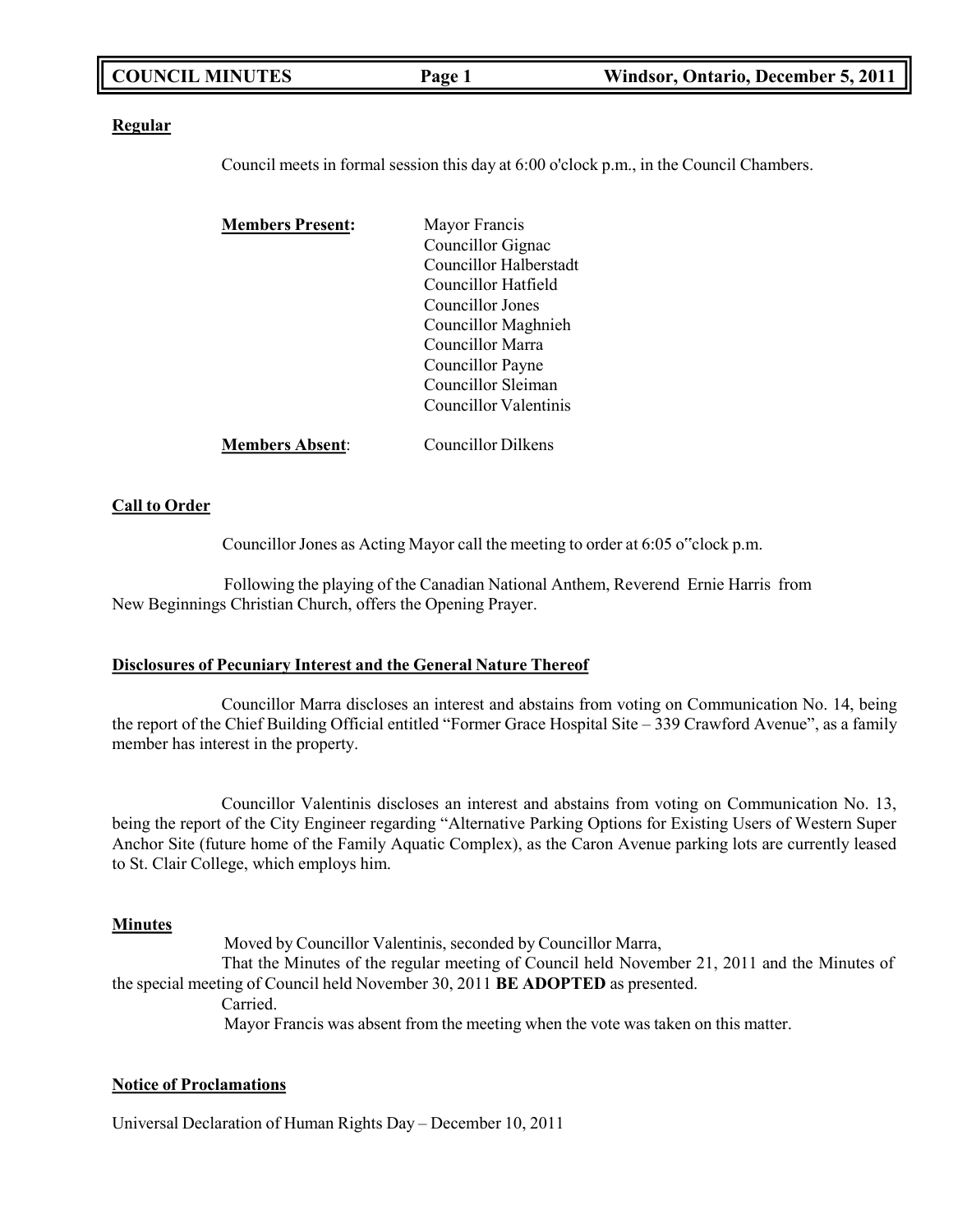## **COUNCIL MINUTES Page 2 December 5, 2011**

### **Committee of the Whole**

Moved by Councillor Gignac, seconded by Councillor Halberstadt,

That Council do now rise and move into Committee of the Whole with the Mayor presiding for the purpose of dealing with:

- (a) communication items;
- (b) consent agenda;
- (c) hearing requests for deferrals or referrals of any items of business;
- (d) hearing presentations and delegations;
- (e) consideration of business items;
- (f) consideration of Committee reports:
	- (i) **Report of Special In-Camera Meeting or other Committee as may be held prior to Council** (if scheduled); and
	- (ii) **Report of the Striking Committee** of its meeting held November 7, 2011; and
	- (iii) **Report No. 25 of the Environment & Transportation Standing Committee** of its meeting held October 26, 2011, CQ77-2010 DRIC Project – Trees and Endangered Species; and
	- (iv) **Report No. 27 of the Environment & Transportation Standing Committee** of its meeting held October 26, 2011, Committee Report No. 57 of the WECEC meeting held July 7, 2011; and
	- (v) **Report No. 28 of the Environment & Transportation Standing Committee** of its meeting held October 26, 2011, minutes of the Essex-Windsor Solid Waste Authority meeting held July 7, 2011; and
	- (vi) **Report No. 13 of the Economic Development Standing Committee** of its meeting held November 2, 2011, Response to CQ48-2011 – Heritage Tax Relief; and
	- (vii) **Report No. 14 of the Economic Development Standing Committee** of its meeting held November 2, 2011, minutes of the Windsor Heritage Committee meeting held September 14, 2011; and
	- (viii) **Report No. 15 of the Economic Development Standing Committee** of its meeting held November 2, 2011, minutes of the Small Business Advisory Panel meeting held October 5, 2011; and
	- (ix) **Report No. 39 of the Planning Standing Committee** of its meeting held November 14, 2011, Official Plan Review Official Plan Amendment No. 81 – Infrastructure; and
	- (x) **Report No. 40 of the Planning Standing Committee** of its meeting held November 14, 2011 Official Plan Review Official Plan Amendment No. 84 – Procedures and Tools; and
	- (xi) **Report No. 41 of the Planning Standing Committee** of its meeting held November 14, 2011, 3332-3334 Sandwich Street, Exemption to Interim Control Bylaw 19-2007; and
	- (xii) **Report No. 16 of the Public Safety Standing Committee** of its meeting held November 16, 2011, Business Plan and Financial Request for 2012 Budget Deliberations for the Town & Gown Committee; and
	- (xiii) **Report No. 17 of the Public Safety Standing Committee** of its meeting held November 16, 2011, Mandatory Backwater Valve Installation for New Home Construction for Sewers; and
	- (xiv) **Report No. 18 of the Public Safety Standing Committee** of its meeting held November 16, 2011, CR367/2011 – Regarding Noise Complaints and CR368/2010 – Regarding Night Inspections; and
	- (xv) **Report No. 19 of the Public Safety Standing Committee** of its meeting held November 16, 2011, Response to CQ13-2011; and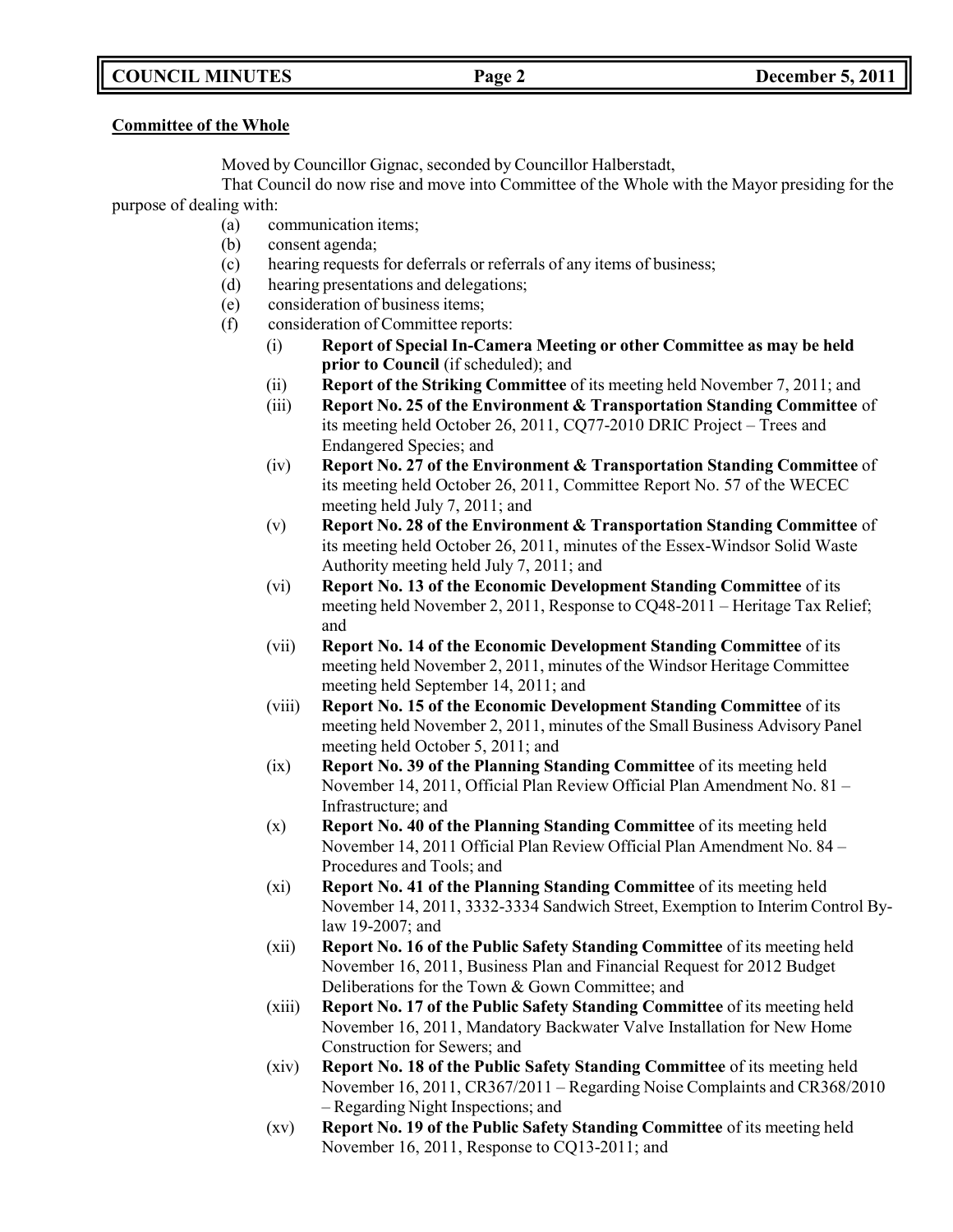- (xvi) **Report No. 20 of the Public Safety Standing Committee** of its meeting held November 16, 2011, Figure Skating Jump Harness – South Windsor Recreation Complex
- (g) consideration of by-laws 211-2011 through 213-2011 and 215-2011 through to 222-2011 (inclusive).

### Carried.

Mayor Francis was absent from the meeting when the vote was taken on this matter.

### **Communications**

Moved by Councillor Hatfield, seconded by Councillor Gignac,

**M344–2011** That the following Communication Items 1 to 17 inclusive, as set forth in the Council Agenda **BE REFERRED** as noted:

| <b>Item</b>    | From                                                                             | <b>Description</b>                                                                                                                                                                                                                                             |
|----------------|----------------------------------------------------------------------------------|----------------------------------------------------------------------------------------------------------------------------------------------------------------------------------------------------------------------------------------------------------------|
|                | Ministry of Community                                                            | Response from the Ministry of Community Safety and Correctional<br>Services regarding the request that they fund the construction of a side<br>walk and street lighting on the 8 <sup>th</sup> Concession from Baseline Road to the                            |
| $\mathbf{1}$   | Safety and Correctional<br>Services                                              | South West Detention Centre.<br><b>City Engineer</b><br><b>City Planner</b><br>Note & File                                                                                                                                                                     |
|                |                                                                                  | SP/10230                                                                                                                                                                                                                                                       |
| $\overline{c}$ | Ministry of Citizenship<br>and Immigration                                       | Nominations for the Ontario Medal for Young Volunteers are being<br>accepted by the Ontario Honours and Awards Secretariat.<br>Note & File<br><b>GP2011</b>                                                                                                    |
| 3              | <b>Environment</b> and Land<br>Tribunals Ontario -<br>Ontario Municipal<br>Board | Withdrawal of appeals by Erie/St. Clair Medical Associates Inc.<br>Note & File<br>ZO/10940<br>ZB/10941                                                                                                                                                         |
| 4              | <b>Environment</b> and Land<br>Tribunals Ontario -<br>Ontario Municipal<br>Board | Request for an update in writing on or before December 28, 2011 on the<br>status of Case Number LC010019-L010019, Claimant Mary Oleynik.<br><b>City Planner</b><br><b>City Solicitor</b><br><b>Senior Secretary - Council Services</b><br>Note & File<br>Z2011 |
| 5              | Association of<br>Municipalities of<br>Ontario (AMO)                             | Provincial Government delivers 2011 Fall Economic Statement.<br><b>Chief Financial Officer &amp; City Treasurer</b><br>Note & File<br><b>MMA2011</b>                                                                                                           |
| 6              | Federation of Canadian<br>Municipalities (FCM)                                   | Federal Government promises new Infrastructure Plan will deliver long-<br>term solutions.<br><b>City Engineer</b><br><b>Chief Financial Officer &amp; City Treasurer</b><br>Note & File<br><b>MMF2011</b>                                                      |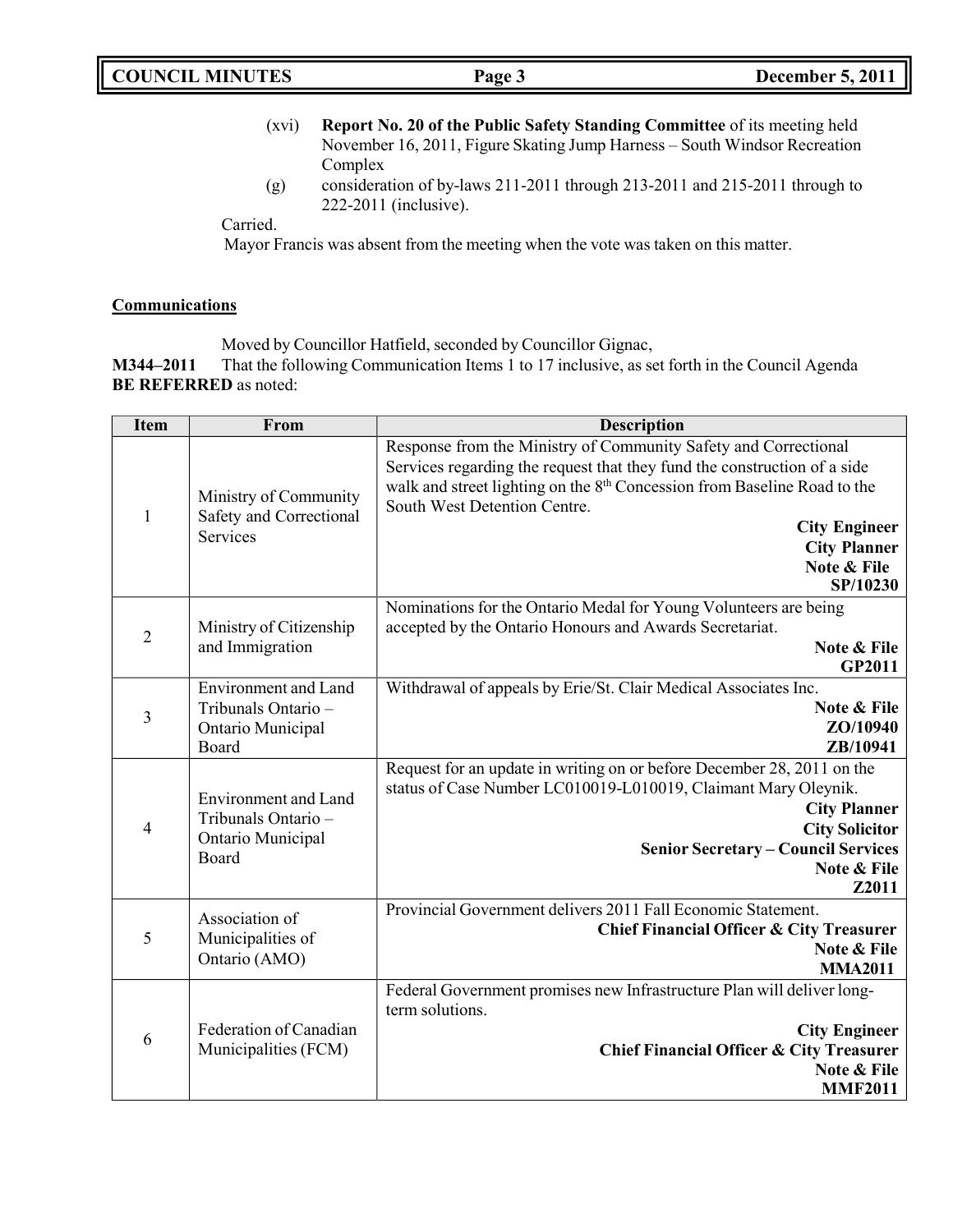## **COUNCIL MINUTES Page 4 December 5, 2011**

| 7  | Municipal Finance<br>Officers' Association<br>(MFOA) | Municipal Finance Officers' Association (MFOA) Response to Holding<br>Canada"s Cities to Account: An Assessment of Municipal Fiscal<br>Management.<br><b>Chief Financial Officer &amp; City Treasurer</b><br>Note & File<br><b>AFB2011</b>                                                |
|----|------------------------------------------------------|-------------------------------------------------------------------------------------------------------------------------------------------------------------------------------------------------------------------------------------------------------------------------------------------|
| 8  | City of Windsor – City<br>Engineer                   | Notice of Study Commencement - Railway Spur Line and Municipal<br>Services: Class Environmental Assessment.<br>Note & File<br><b>MTR/11200</b>                                                                                                                                            |
| 9  | Secretary/Treasurer<br>Committee of<br>Adjustment    | Consent Authority Agenda Record Hearing to be held on Wednesday,<br>December 14, 2011, Council Chambers, 3rd Floor, 350 City Hall Square<br>West, Windsor.<br>Note & File<br>ZC2011                                                                                                       |
| 10 | Manager of Urban<br>Design                           | Application of Windsor-Essex Children"s Aid Society for Site Plan<br>Approval to permit the addition of one storey to the back of the existing<br>building and a new outdoor play area both entirely behind the existing<br>building located at 1671 Riverside Drive East.<br>Note & File |
|    |                                                      | ZS/11230                                                                                                                                                                                                                                                                                  |
| 11 | Manager of Urban<br>Design                           | Application of Serbian Community Centre for Site Plan Approval to permit<br>the building of a gymnasium, storage rooms and a detached shed located at<br>6770 Tecumseh Road East.<br>Note & File                                                                                          |
| 12 | Manager of Urban<br>Design                           | ZS/11231<br>Application of Alexicon Corp. c/o Alex Tsiaprailis for Site Plan Approval<br>to permit a professional building mix of medical and office located at 330<br>Liberty Street.<br>Note & File                                                                                     |
| 13 | City Engineer                                        | ZS/11232<br>Alternative Parking Options for Existing Users of Western Super-Anchor<br>Site (Future Home of the Family Aquatic Complex).<br>Note & File<br>SR/11026                                                                                                                        |
| 14 | City Solicitor                                       | Former Grace Hospital Site - 339 Crawford Avenue.<br>Note & File<br><b>SB2011</b>                                                                                                                                                                                                         |
| 15 | Association of<br>Municipalities of<br>Ontario (AMO) | Ontario Throne Speech, Promises Continued Uploading of Municipal<br><b>Social Services Costs</b><br><b>Community Development &amp; Health Commissioner</b><br>Note & File<br><b>MMA2011</b>                                                                                               |
| 16 | <b>Union Gas Limited</b>                             | Union Gas Pipeline Maintenance Project (beneath the CNR Railway<br>crossing south of E. C. Row Expressway near Grand Marais Road West in<br>Windsor)<br><b>City Engineer</b><br>Note & File<br><b>MU2011</b>                                                                              |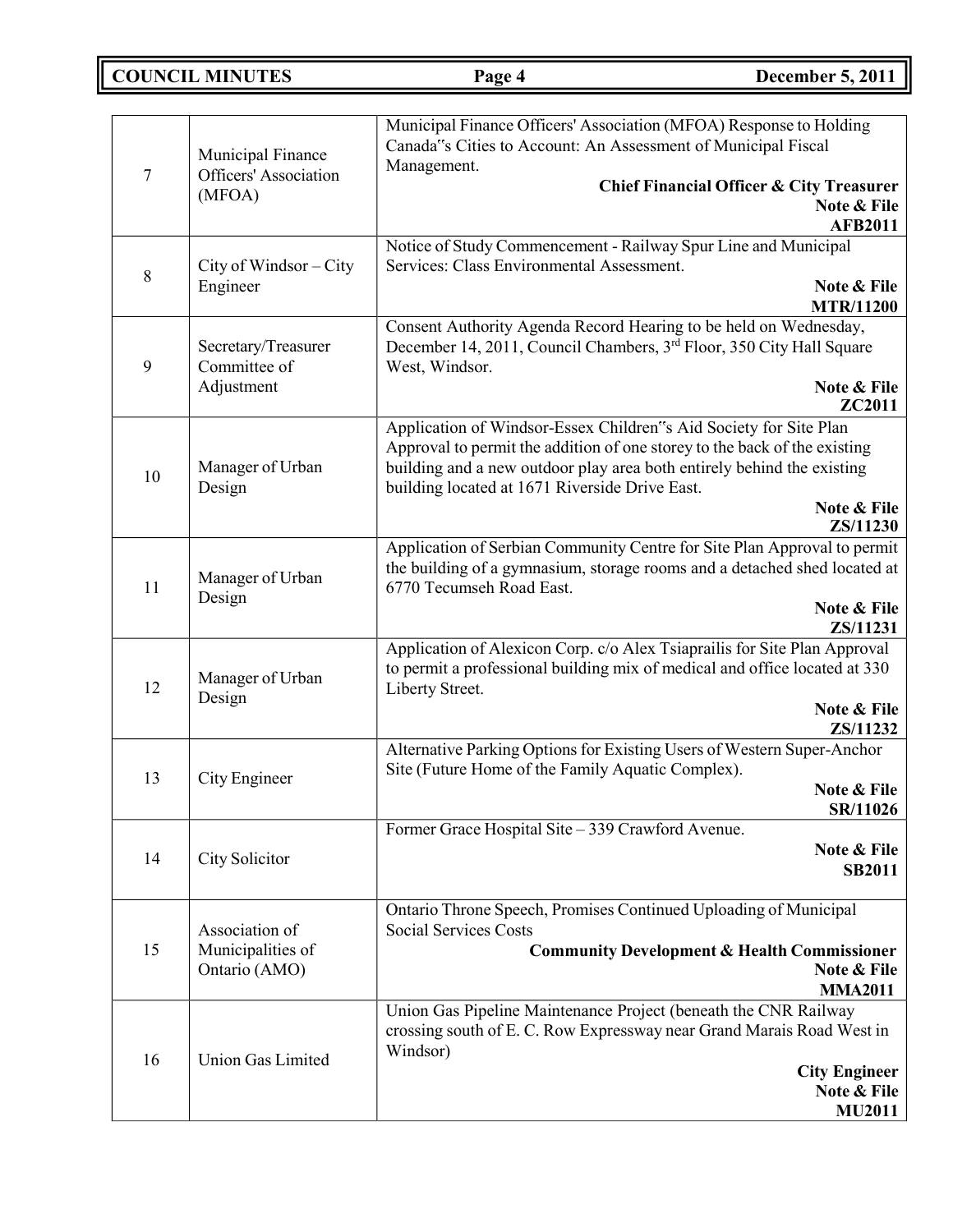|    |                        | <b>Potential Facility Partnership</b>                  |
|----|------------------------|--------------------------------------------------------|
|    |                        | <b>Executive Director, Recreation &amp; Culture</b>    |
|    |                        | <b>Executive Director, Parks &amp; Facilities</b>      |
| 17 | Windsor-Essex Catholic | <b>City Engineer</b>                                   |
|    | District School Board  | <b>Community Development &amp; Health Commissioner</b> |
|    |                        | <b>City Solicitor</b>                                  |
|    |                        | Note & File                                            |
|    |                        | <b>ME2011</b>                                          |
|    |                        |                                                        |

Mayor Francis returns to the meeting at 6:34 o"clock p.m. and Councillor Jones returns to his seat at the Council table.

Carried.

Councillor Marra discloses an interest and abstains from voting on Communication No. 14. Councillor Valentinis discloses an interest and abstains from voting on Communication No. 13.

### **Consent Agenda**

Moved by Councillor Maghnieh, seconded by Councillor Marra,

That the following Consent Agenda and the recommendations contained in the administrative reports **BE APPROVED** as amended:

- Item 1 Acquisition of Firefighter Bunker Gear
- Item 2 Amendment to Council Resolution M201-2010 Item #3
- Item 3 Properties Offered to the City (vacant land on Janette Avenue; 371 Wellington Avenue; & vacant land on Yorktown Avenue)
- Item 4 Tender 104-11 Ojibway Parkway Sanitary Sewer Rehabilitation Phase 4, Broadway Street to Weaver Road
- Item 5 Part-Lot Control By-Law Exemption Request, J. Rauti Custom Homes Limited, 3711, 3717 & 3753 Deerbrook Dr. – South side of Deerbrook Drive, west of Banwell Road
- Item 7 Railway Spur Line and Municipal Services from C. P. Rail to service Twin Oaks Industrial Park, Purchase Order – Canadian Pacific (CP)
- Item 8 International Children"s Games(ICG)
- Item 9 Your Quick Gateway (Windsor) Inc., Realignment of Surplus Funds

Carried.

### **Deferrals and/or Referrals and Withdrawals**

None requested.

### **Presentations & Delegations:**

### **PRESENTATIONS:**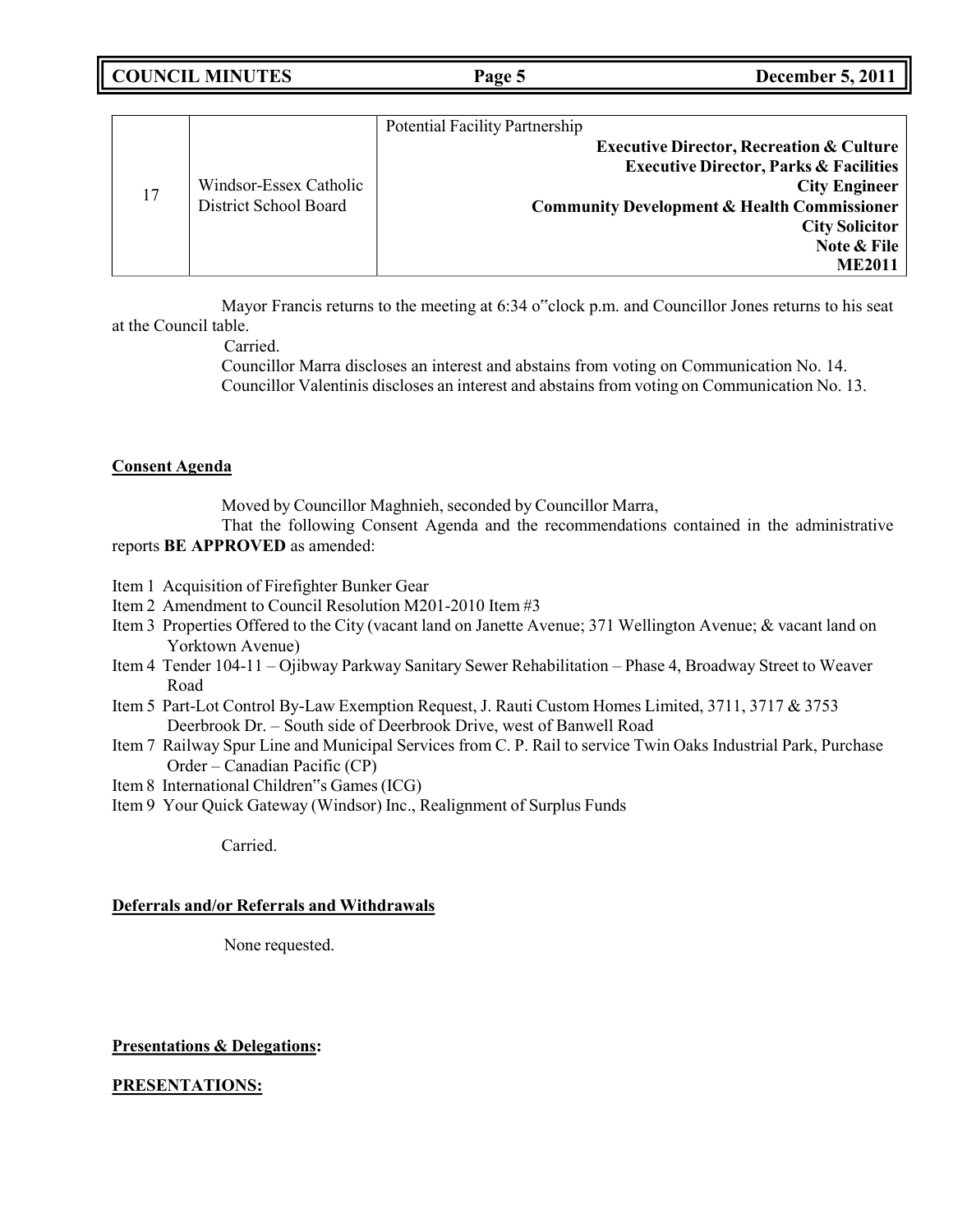### **COUNCIL MINUTES Page 6 December 5, 2011**

#### **2012 World Under-17 Hockey Challenge**

### **Peter Dobrich, Committee Chair, and Borden Yewchyn, Operations Manager, 2012 World Under-17 Hockey Challenge**

Committee Chair Peter Dobrich as well as Operations Manager Borden Yewchyn, appear before Council to provide an update on the status of the 2012 World Under-17 Hockey Challenge: the "Pass the Puck for a Buck" program tied to school nutritional programs; ticket sales; the economic impact to our region and the fun challenge with Tecumseh and LaSalle to fill the arena; and conclude by providing Mayor Francis with a Team Canada jersey.

Moved by Councillor Marra, seconded by Councillor Hatfield, **M360-2011** That the presentation from the Committee Chair and Operations Manager providing an update on the "2012 World Under-17 Hockey Challenge" **BE RECEIVED**, and further, that **APPROVAL BE GRANTED** for the waiver of fees for banners and permits associated with this event. Carried.

SR2011

#### **Councillor Halberstadt's Notice of Motion**

Moved by Councillor Halberstadt, seconded by Councillor Sleiman,

**M365-2011** That permission **BE GRANTED** to the Windsor-Essex Children"s Aid Society to extend their temporary sign permit for banners along Riverside Drive East for one year as part of a comprehensive marketing program entitled "I Am Your Children"s Aid, Windsor-Esssex".

Carried.

Councillor Maghnieh was absent from the meeting when the vote was taken on this matter.

### **DELEGATIONS**

### **Report No. 19 of the Public Safety Standing Committee of its meeting held November 16, 2011, Response to CQ13-2011**

#### **Amjad Qaqish, owner of 12 Mac's Milk franchises in the area**

Amjad Qaqish, owner of 12 Mac"s Milk franchises in the area, appears before Council to express frustration over the \$213 annual fee for offering hot dogs for sale, while surrounding municipalities do not charge this fee.

Mayor Francis leaves the meeting at 7:20 o"clock p.m. and Councillor Jones assume the Chair.

Mayor Francis returns to the meeting at 7:32 o"clock p.m. and Councillor Jones returns to his seat at the Council table.

Moved by Councillor Hatfield, seconded by Councillor Halberstadt,

**M361-2011** That Report No. 19 of the Public Safety Standing Committee in response to CQ13-2011 **BE RECEIVED**, and further, that Administration **BE DIRECTED** to prepare proposed wording to amend the Licensing By-law to eliminate the need for the licensing for Mac"s Milk hot dog operations. Carried.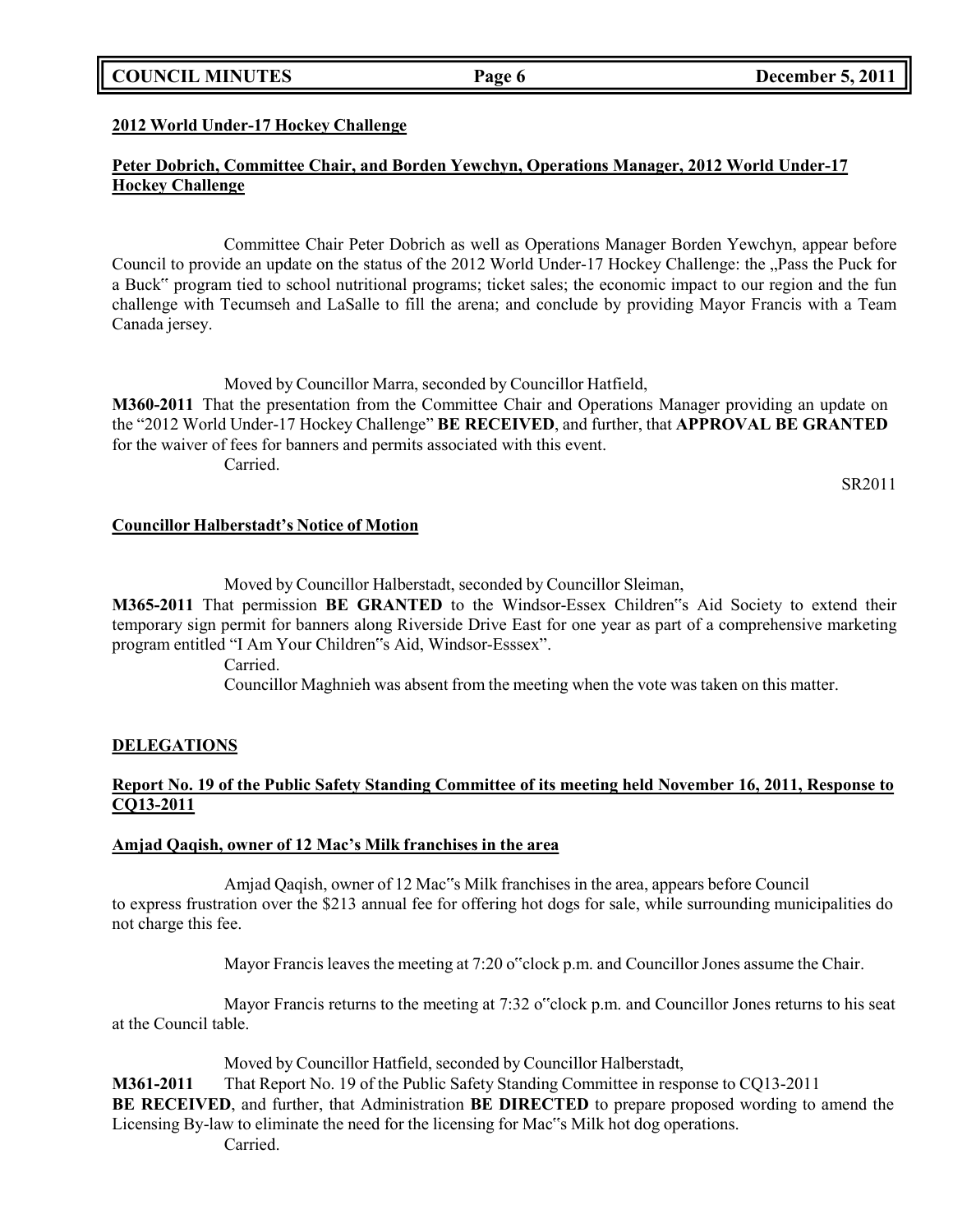**COUNCIL MINUTES Page 7 December 5, 2011**

At the request of Mayor Francis a recorded vote is taken:

### **RESULTS OF RECORDED VOTE:**

| In Favour | Councillors Jones, Halberstadt, Valentinis, Marra, Hatfield, |
|-----------|--------------------------------------------------------------|
|           | Sleiman and Maghnieh and Mayor Francis                       |
| Opposed   | Councillors Gignac and Payne                                 |
| Abstain   | None                                                         |
| Absent    | <b>Councillor Dilkens</b>                                    |

MB2011

#### **Regular Business Items (for final disposition of these matters see Schedule "A" attached)**

Item 6 Proposed Expropriation of Lands for the Improvement of the Windsor-Detroit Tunnel Plaza – 486 Goyeau Street

#### **Consideration of Committee Reports**

Moved by Councillor Jones, seconded by Councillor Marra, **M345-2011** That the **Report of the special In-camera** meeting held December 5, 2011 **BE ADOPTED** as presented. Carried.

ACO2011

|           | Moved by Councillor Jones, seconded by Councillor Marra,                              |
|-----------|---------------------------------------------------------------------------------------|
| M346-2011 | That the <b>Report of the Striking Committee</b> of its meeting held November 7, 2011 |
|           | <b>BE ADOPTED</b> as presented.                                                       |
|           | Carried.                                                                              |

ACO2010

Moved by Councillor Marra, seconded by Councillor Hatfield,

**M347-2011** That **Report No. 25 of the Environment & Transportation Standing Committee** of its meeting held October 26, 2011, CQ77-2010 - DRIC Project – Trees and Endangered Species **BE ADOPTED** as presented. Carried.

Report Number **15442 ST/8821 1**

Moved by Councillor Marra, seconded by Councillor Hatfield,

**M348-2011** That **Report No. 27 of the Environment & Transportation Standing Committee** of its meeting held October 26, 2011, regarding Committee Report No. 57 of the WECEC meeting held July 7, 2011 **BE ADOPTED** as presented.

Carried.

**MB2011 [**Report Number 15517 EI2011]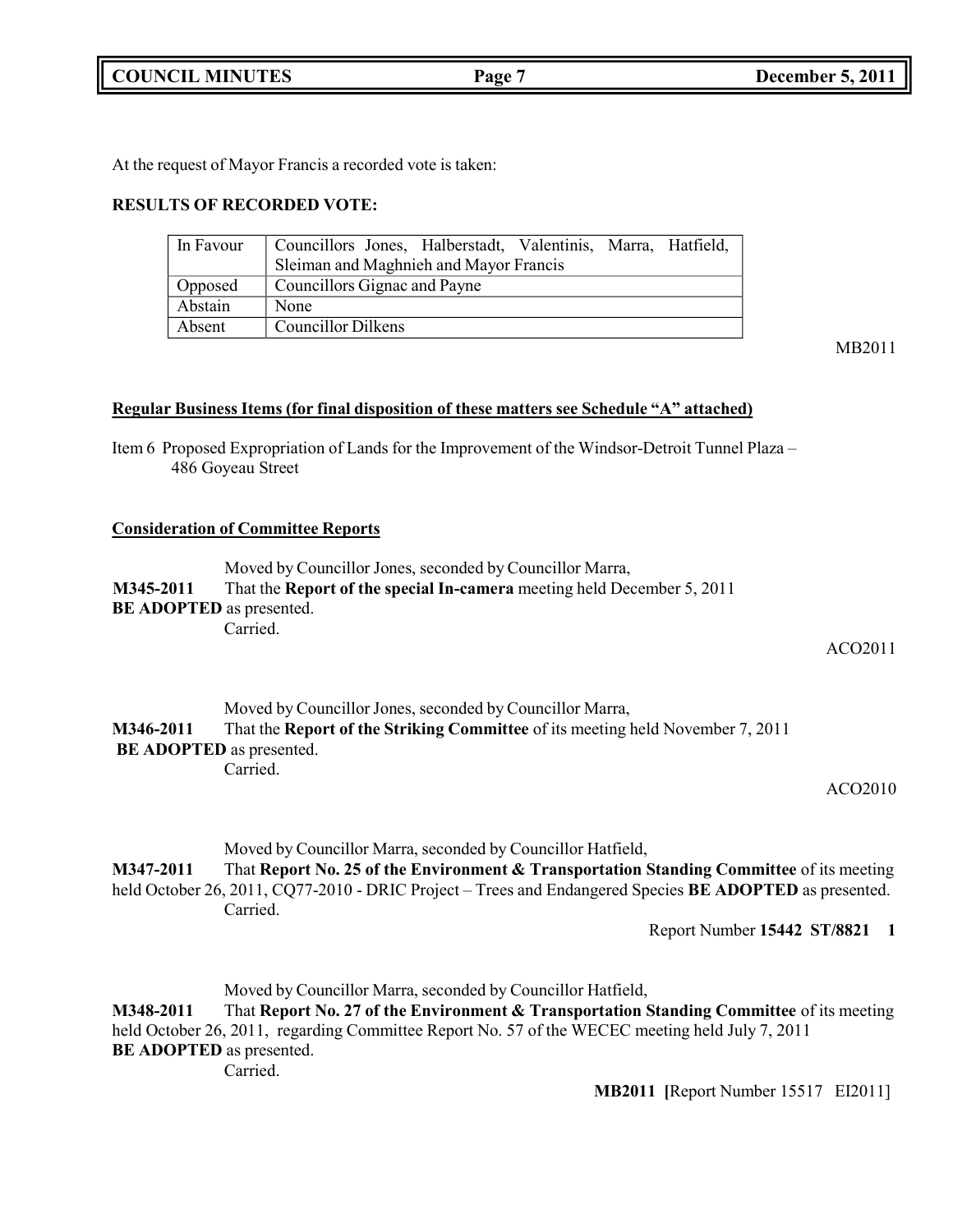| <b>COUNCIL MINUTES</b> | Page 8 | <b>December 5, 2011</b> |
|------------------------|--------|-------------------------|
|                        |        |                         |

Moved by Councillor Marra, seconded by Councillor Hatfield, **M349-2011** That **Report No. 28 of the Environment & Transportation Standing Committee** of its meeting held October 26, 2011, regarding minutes of the Essex-Windsor Solid Waste Authority meeting held July 5, 2011 **BE ADOPTED** as presented. Carried. **MB2011** Moved by Councillor Marra, seconded by Councillor Jones, **M350-2011** That **Report No. 13 of the Economic Development Standing Committee** of its meeting held November 2, 2011, Response to CQ48-2011 – Heritage Tax Relief **BE ADOPTED** as presented. Carried. Report Number **15531 SB2011 1**

Moved by Councillor Marra, seconded by Councillor Jones,

**M351-2011** That **Report No. 14 of the Economic Development Standing Committee** of its meeting held November 2, 2011, regarding minutes of the Windsor Heritage Committee meeting held September 14, 2011 **BE ADOPTED** as presented. Carried.

MB2011

MB2011

Moved by Councillor Marra, seconded by Councillor Jones,

**M352-2011** That **Report No. 15 of the Economic Development Standing Committee** of its meeting held November 2, 2011, minutes of the Small Business Advisory Panel meeting held October 5, 2011 **BE ADOPTED** as presented.

Carried.

Moved by Councillor Valentinis, seconded by Councillor Marra,

**M353-2011** That **Report No. 39 of the Planning Standing Committee** of its meeting held November 14, 2011, Official Plan Review Official Plan Amendment No. 81 – Infrastructure **BE ADOPTED AS AMENDED** as follows:

- I. That Official Plan Amendment No. 81 (Infrastructure) contained in the staff report dated October 7, 2011, **BE AMENDED** to reflect the comments received during the public consultation process, specifically those detailed in:
	- The memorandum of November 9, 2011, from the Official Plan Project Manager;
	- The memorandum of November 9, 2011, from the Acting Policy Analyst  $\bullet$ (Transportation Planning);
	- The letter dated October 7, 2011, from Bell Canada;
	- The letter dated November 3, 2011, from Process Planning Associates Inc. (on behalf of the Greater Essex County District School Board);
	- The letter dated October 14, 2011, from the Essex Region Conservation Authority; $\bullet$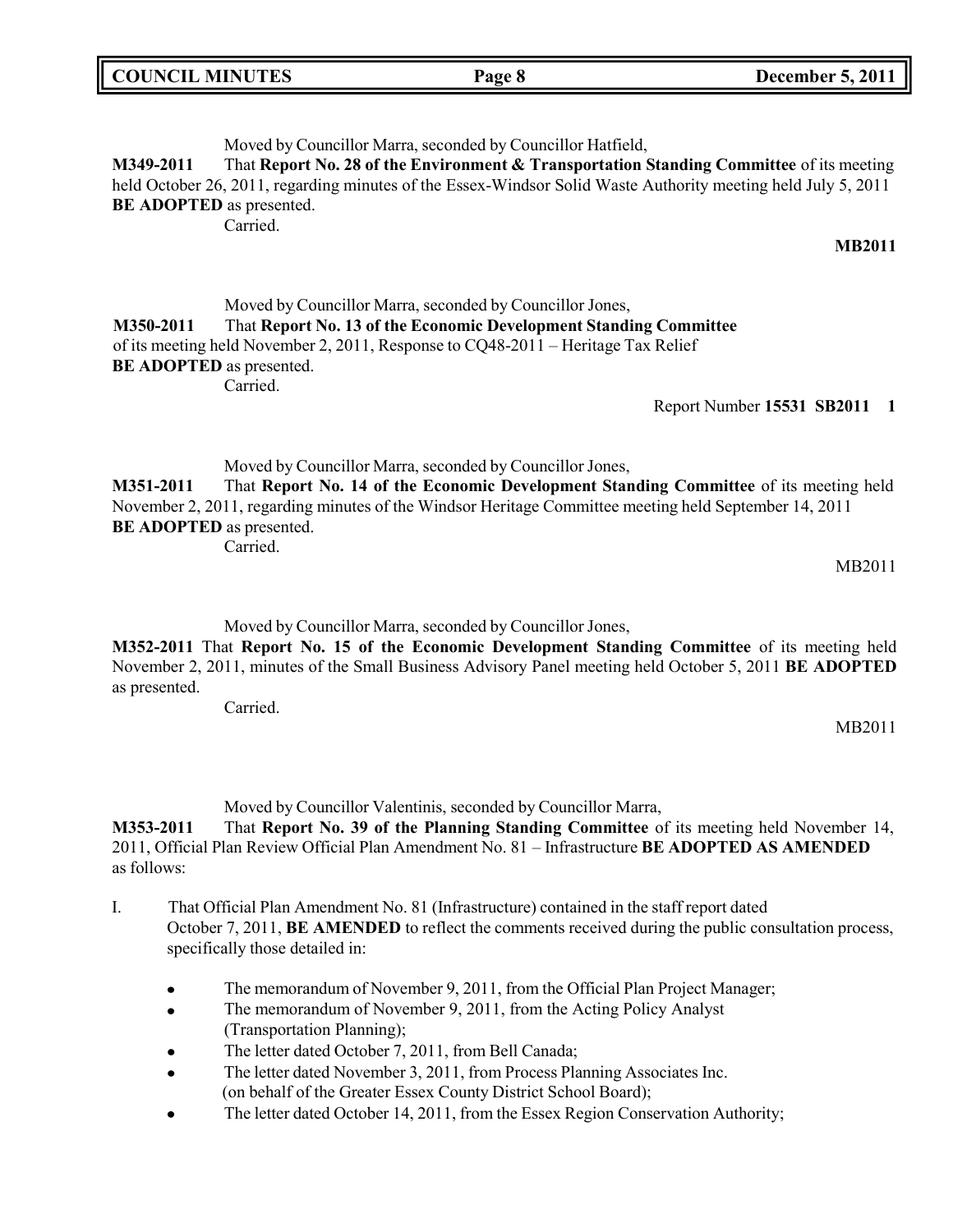**COUNCIL MINUTES Page 9 December 5, 2011**

II. That wording for 7.2.6.5(b)(viii) **BE AMENDED** as follows:

direct property access will be discouraged where other alternatives exist. Where direct property access is required, the use of shared driveways and interconnected on-site circulation systems with adjacent properties may be required to limit the number and spacing of driveways, and where appropriate the City may require support studies and additional information to demonstrate the need for additional access.

III. That wording for 7.2.2.26(e)(iii) **BE AMENDED** as follows:

appropriate parking and stopping restrictions along school frontages in consultation with the affected School Board and local residents.

- IV. That the Official Plan Amendment No. 81 **BE ADOPTED** and forwarded to the Minister of Municipal Affairs and Housing for approval, pursuant to Section 17(34) of the Planning Act; and
- V. That Council **DECLARE** to the Minister of Municipal Affairs and Housing that Official Plan Amendment No. 81 – Infrastructure meets the requirements of Section 26 (1) of the Planning Act.

Carried.

Report Number **15563 ZO/11202 1**

Moved by Councillor Marra, seconded by Councillor Gignac,

**M354-2011** That **Report No. 40 of the Planning Standing Committee** of its meeting held November 14, 2011 Official Plan Review Official Plan Amendment No. 84 – Procedures and Tools **BE ADOPTED** as presented. Carried.

#### Report Number **15564 ZO/11202 2**

Moved by Councillor Valentinis, seconded by Councillor Marra,

**M355-2011** That **Report No. 41 of the Planning Standing Committee** of its meeting held November 14, 2011, 3332-3334 Sandwich Street, Exemption to Interim Control By-law 19-2007 **BE ADOPTED** as presented. Carried.

Report Number **15577 Z/8581 3**

Moved by Councillor Marra, seconded by Councillor Jones,

**M356-2011** That **Report No. 16 of the Public Safety Standing Committee** of its meeting held November 16, 2011, Business Plan and Financial Request for 2012 Budget Deliberations for the Town & Gown Committee **BE ADOPTED AS AMENDED** to reflect a reduction in the proposed budget to a total of \$5,000.00. Carried.

MB2011

Moved by Councillor Marra, seconded by Councillor Jones,

**M357-2011** That **Report No. 17 of the Public Safety Standing Committee** of its meeting held November 16, 2011, Mandatory Backwater Valve Installation for New Home Construction for Sewers **BE ADOPTED** as presented.

Carried.

Report Number **15559 SB2011 1**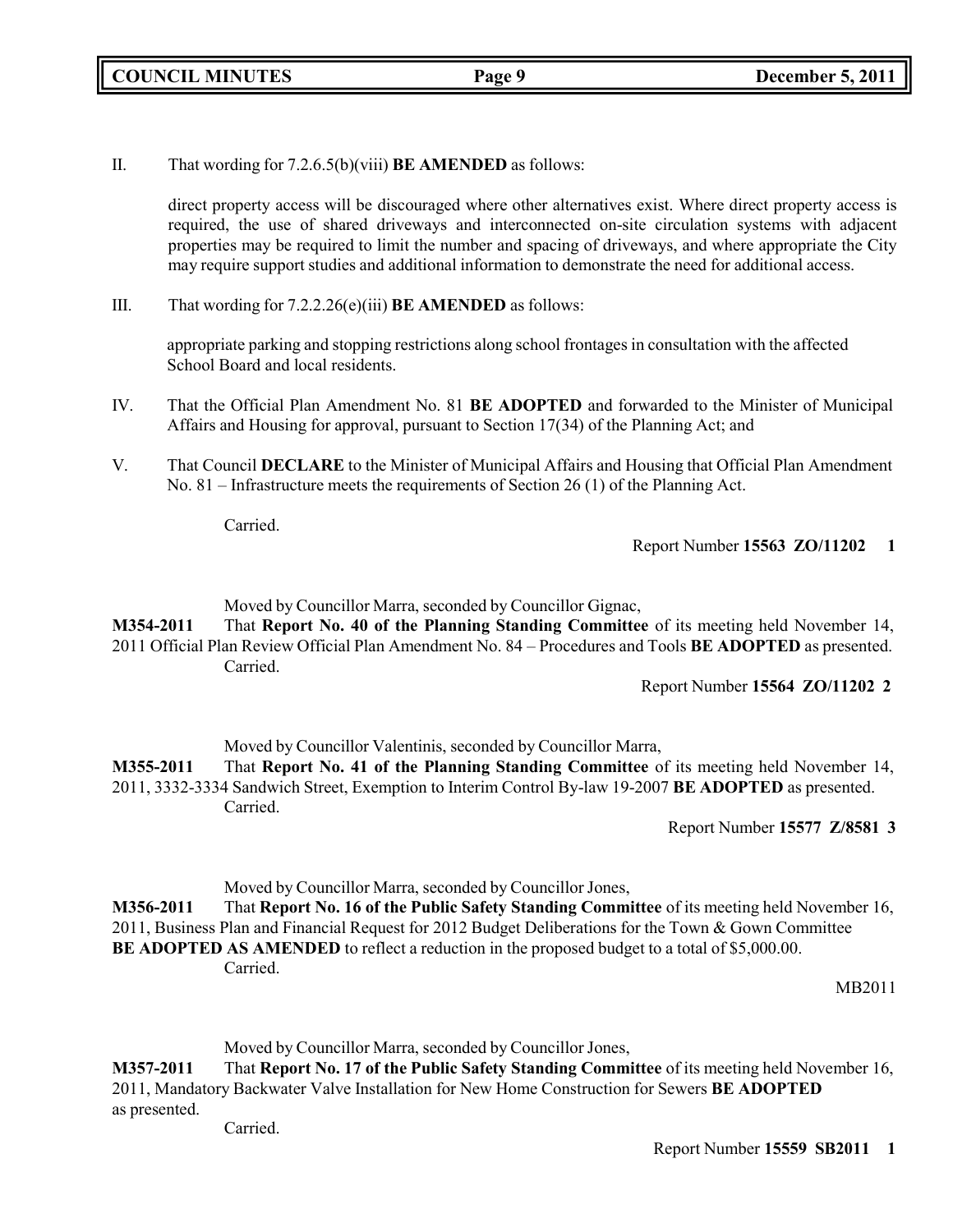|  | <b>COUNCIL MINUTES</b> |
|--|------------------------|
|--|------------------------|

#### Moved by Councillor Marra, seconded by Councillor Jones,

**M358-2011** That **Report No. 18 of the Public Safety Standing Committee** of its meeting held November 16, 2011, CR367/2011 – Regarding Noise Complaints and CR368/2010 – Regarding Night Inspections **BE ADOPTED** as presented. Carried.

Report Number **15267 AB2011 2**

Moved by Councillor Marra, seconded by Councillor Jones,

**M359-2011** That **Report No. 20 of the Public Safety Standing Committee** of its meeting held November 16, 2011, Figure Skating Jump Harness – South Windsor Recreation Complex **BE ADOPTED** as presented. Carried.

Report Number **15581 SR/11214 4**

#### **By-laws**

Moved by Councillor Gignac, seconded by Councillor Halberstadt,

That the following By-laws No. 211-2011 through 213-2011 and 215-2011 through to 222-2011 (inclusive) be introduced and read a first and second time:

- 211-2011 "A BY-LAW TO PROVIDE THAT PART-LOT CONTROL SHALL NOT APPLY TO CERTAIN LAND THAT IS WITHIN REGISTERED PLAN 12M-503, IN THE CITY OF WINDSOR"
- 212-2011 "A BY-LAW TO FURTHER AMEND BY-LAW NUMBER 52-1999, BEING A BY-LAW TO APPOINT MUNICIPAL ENFORCEMENT OFFICERS FOR THE CORPORATION OF THE CITY OF WINDSOR"
- 213-2011 "A BY-LAW TO AMEND BY-LAW NUMBER 147-2011, BEING A BY-LAW TO ESTABLISH STANDARDS FOR THE MAINTENANCE AND OCCUPANCY OF ALL PROPERTY IN THE CITY OF WINDSOR"
- 215-2011 "A BY-LAW TO FURTHER AMEND ZONING BY-LAW NUMBER 85-18 CITED AS THE FORMER "TOWN OF TECUMSEH ZONING BY-LAW""
- 216-2011 "A BY-LAW TO FURTHER AMEND BY-LAW NUMBER 9023 BEING A BY-LAW TO REGULATE VEHICULAR PARKING WITHIN THE LIMITS OF THE CITY OF WINDSOR ON MUNICIPAL STREETS, MUNICIPAL PARKING LOTS AND PRIVATE PROPERTIES"
- 217-2011 "A BY-LAW TO FURTHER AMEND BY-LAW NUMBER 9023 BEING A BY-LAW TO REGULATE VEHICULAR PARKING WITHIN THE LIMITS OF THE CITY OF WINDSOR ON MUNICIPAL STREETS, MUNICIPAL PARKING LOTS AND PRIVATE PROPERTIES"
- 218-2011 "A BY-LAW TO FURTHER AMEND BY-LAW NUMBER 9148 BEING A BY-LAW TO REGULATE TRAFFIC WITHIN THE LIMITS OF THE CITY OF WINDSOR"
- 219-2011 "A BY-LAW TO RESCIND BY-LAW 191-2011 BEING A BYLAW TO FURTHER AMEND BY-LAW NUMBER 9023 BEING A BY-LAW TO REGULATE VEHICULAR PARKING WITHIN THE LIMITS OF THE CITY OF WINDSOR ON MUNICIPAL STREETS, MUNICIPAL PARKING LOTS AND PRIVATE PROPERTIES"

**COUNCIL EXECUTE: COUNCIL EXECUTE: COUNCIL EXECUTE: COUNCIL EXECUTE: COUNCIL EXECUTE: COUNCIL**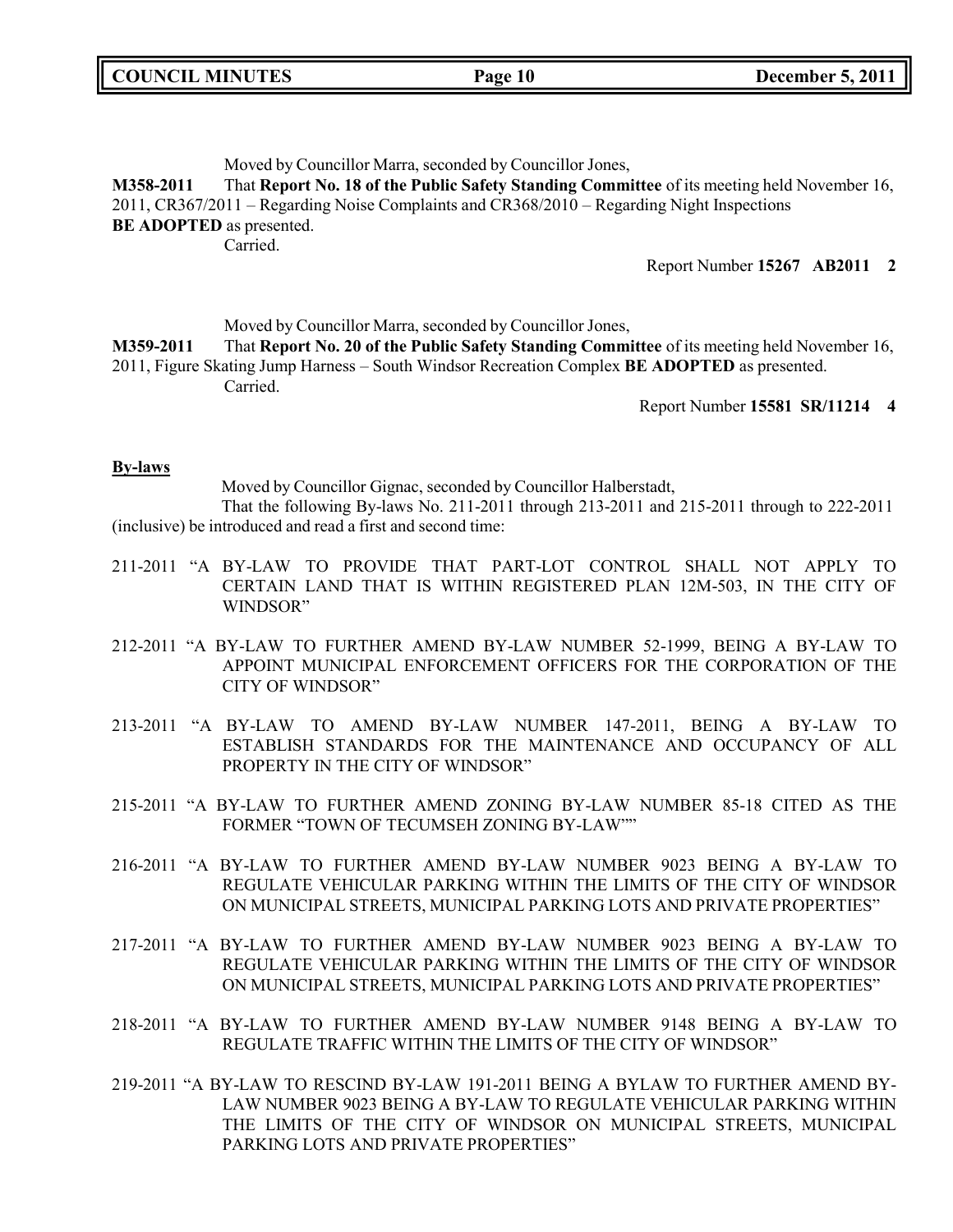**COUNCIL MINUTES Page 11 December 5, 2011**

- 220-2011 "A BY-LAW TO AMEND BY-LAW 395-2004, BEING A BY-LAW RESPECTING LICENSING AND REGULATING OF VARIOUS BUSINESSES" THE
- 221-2011 "A BY-LAW TO AMEND BY-LAW 395-2004, BEING A BY-LAW RESPECTING LICENSING AND REGULATING OF VARIOUS BUSINESSES" THE
- 222-2011 "A BY-LAW TO CONFIRM THE PROCEEDINGS OF THE COUNCIL OF THE CORPORATION OF THE CITY OF WINDSOR AT ITS MEETING HELD ON THE FIFTH DAY OF DECEMBER, 2011"

Carried.

Moved by Councillor Hatfield, seconded by Councillor Jones,

That the Committee of the Whole does now rise and report to Council respecting the business items considered by the Committee:

- **1) Communication Items (as presented)**
- **2) Consent Agenda ( as amended)**
- **3) Items Deferred**
- **Items Referred**
- **4) Consideration of the Balance of Business Items (see Schedule "A")**
- **5) Committee Reports (as amended)**
- **6) By-laws given first and second readings (as presented)**

Carried.

#### **New Notices of Motion**

None presented.

### **Third Reading of By-laws**

Moved by Councillor Maghnieh, seconded by Councillor Marra,

That the following By-laws No. 211-2011 through 213-2011 and 215-2011 through to 222-2011 (inclusive), having been read a first and second time be now read a third time and finally passed and that the Mayor and Clerk **BE AUTHORIZED** to sign and seal the same notwithstanding any contrary provision of the Council. Carried.

#### **Petitions**

None presented.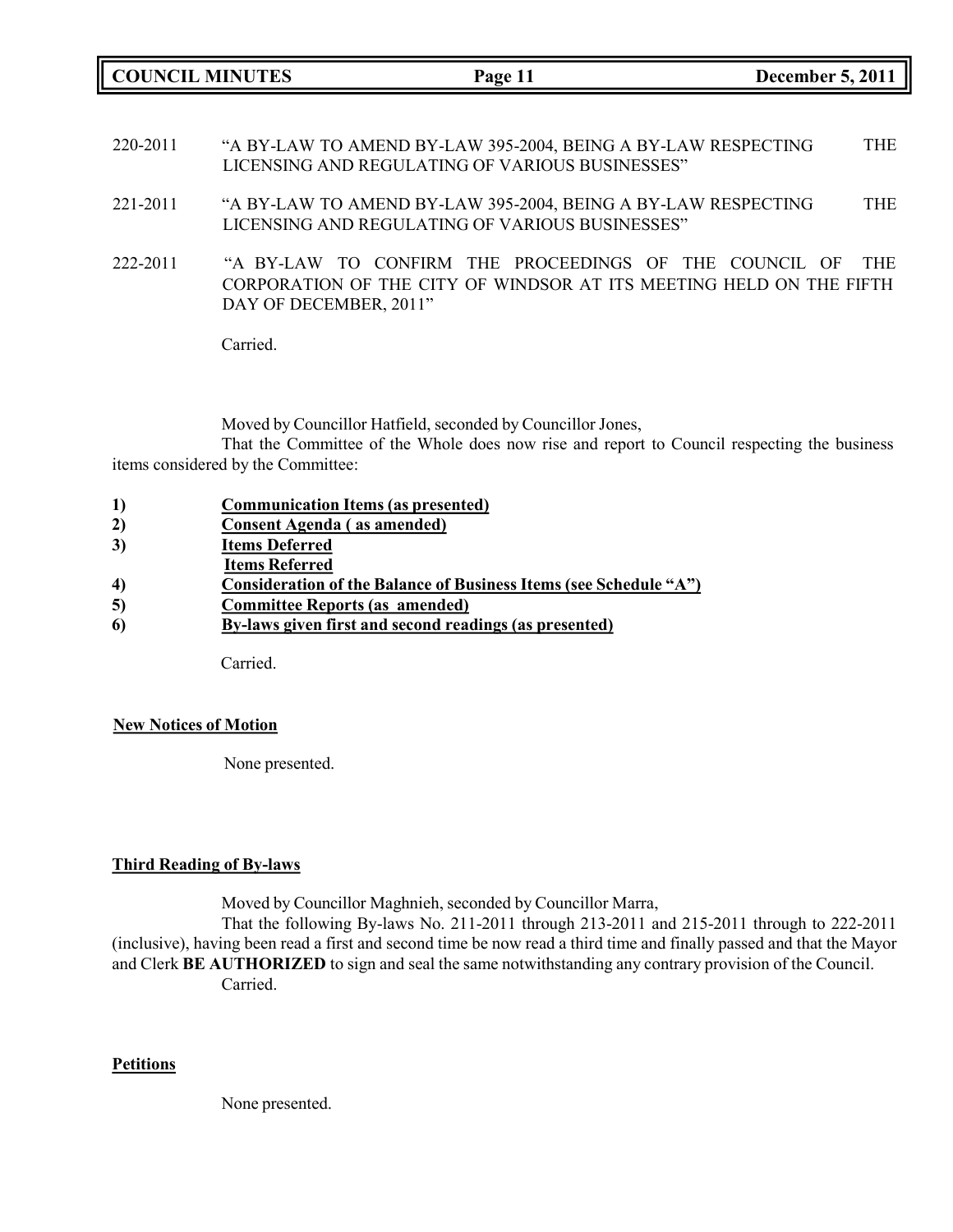**COUNCIL MINUTES Page 12 December 5, 2011**

#### **Council Questions**

Moved by Councillor Valentinis, seconded by Councillor Dilkens,

**M362– 2011** That the following Council Question by Councillor Jones **BE APPROVED**, and that Administration **BE DIRECTED** to proceed with the necessary actions to respond to the Council Question in the form of a written report, consistent with Council"s instructions, and in accordance with Section 17.1 of the Procedure By-law 98-2011:

#### **CQ75-2011**

Asks for a report that would identify the policies and processes for the issuance of residential parking permits i.e. Who can obtain them? How many? to look at the size of the area around the University that is residentially identified and to look at a better system to tighten up on illegally obtained permits.

Carried.

Moved by Councillor Valentinis, seconded by Councillor Dilkens,

**M363– 2011** That the following Council Question by Councillor Halberstadt **BE APPROVED**, and that Administration **BE DIRECTED** to proceed with the necessary actions to respond to the Council Question in the form of, a written report, consistent with Council"s instructions, and in accordance with Section 17.1 of the Procedure By-law 98-2011:

#### **CQ76-2011**

Asks for the status of the Façade Improvement incentive program for the Wyandotte Town Centre BIA and opportunities to enhance the incentives by possibly piggybacking onto the downtown sustainability plan under development.

Carried.

Moved by Councillor Valentinis, seconded by Councillor Dilkens,

**M364 – 2011** That the following Council Question by Councillor Payne **BE APPROVED**, and that Administration **BE DIRECTED** to proceed with the necessary actions to respond to the Council Question in the form of a written report, consistent with Council"s instructions, and in accordance with Section 17.1 of the Procedure By-law 98-2011:

#### **CQ77-2011**

Asks for a report on the changes that would be necessary to By-Law 395-2004 to require pet stores to obtain dogs and cats from humane societies, rescue groups and shelters to help reduce the number of animals bred in inhumane conditions in puppy mills and backyard breeding operations.

ACL2011

Carried.

ST2011

MI2011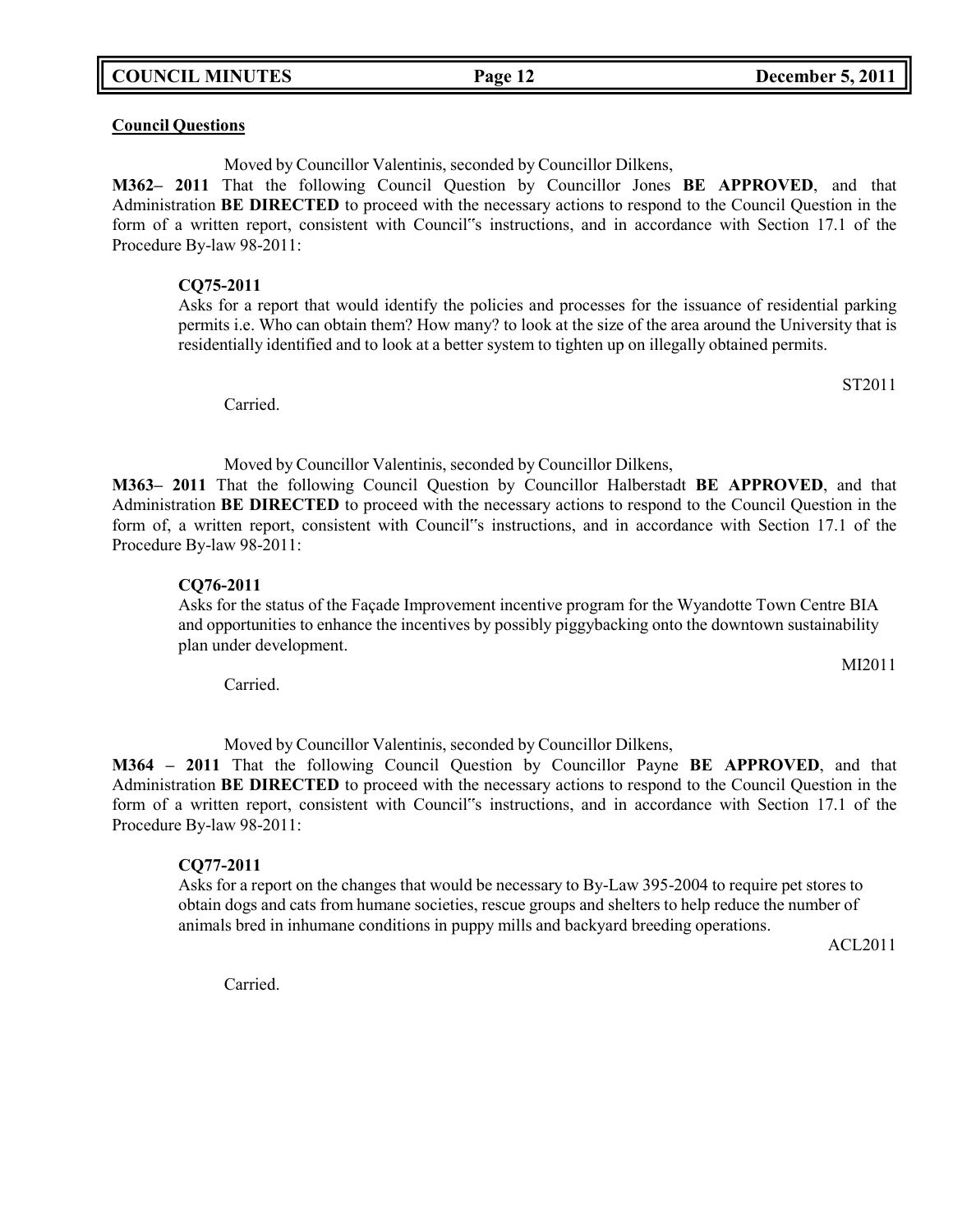## **COUNCIL MINUTES Page 13 December 5, 2011**

### **Adjournment**

of the Mayor. Moved by Councillor Gignac, seconded by Councillor Halberstadt, That this Council meeting stand adjourned until the next regular meeting of Council or at the call

Carried.

Accordingly, the meeting is adjourned at 7:55 o'clock p.m.

**MAYOR**

**CITY CLERK**

### **THIS IS A DRAFT COPY**

## **DEPUTY CITY CLERK/SENIOR MANAGER OF COUNCIL SERVICES**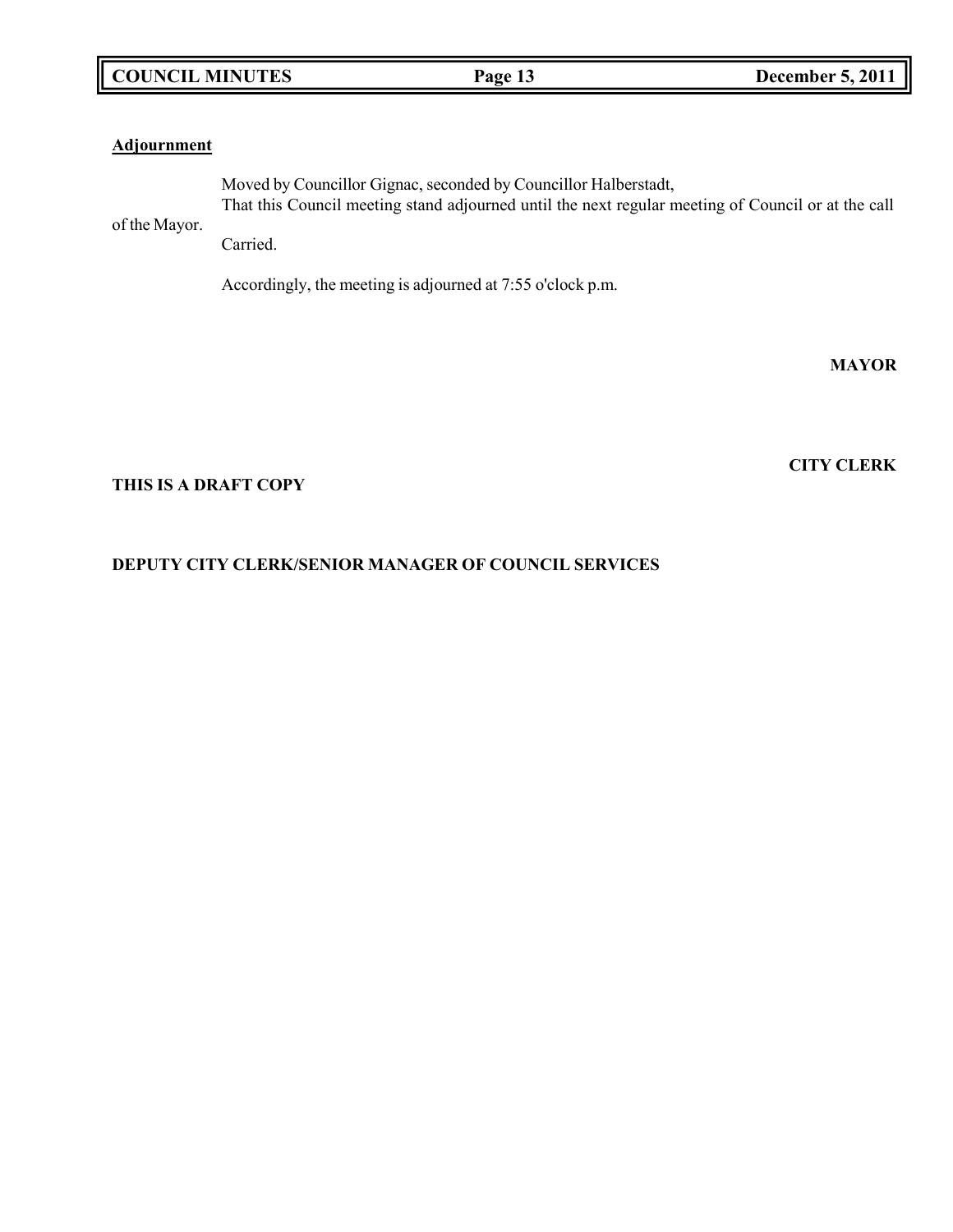## **COUNCIL MINUTES Page 14 December 5, 2011**

Maghnieh Marra

### CR293/2011

That City Council **AUTHORIZE** the Purchasing Supervisor to issue a contract purchase order, for a five year term, for the purchase of new Firefighter Bunker Gear from Commercial Solutions at a maximum amount of \$375,000 CDN plus applicable taxes, to be funded annually from the Fire – Bunker Gear department ID 0191273; and further

That the following recommendation **BE REFERRED** to the 2012 budget process:

That City Council **APPROVE** a pre-commitment to the 2012 Operating budget of \$20,000, for the purchase of helmets, boots, balaclavas (flash hoods) and gloves to complete a full set of personal protective equipment. If Council wishes to approve the requested operating funds, this matter should be viewed as a corporate priority that will result in a base budget approval to next year"s Operating Budget.

Carried.

Report Number 15582 SF2011 C1

Maghnieh Marra

#### CR294/2011

That Council Resolution M201-2010 Item #3 **BE AMENDED** to reflect the change in ownership from 1233831 Ontario Inc. to 1352192 Ontario Ltd. and that all other terms and conditions remain the same.

Carried.

Report Number **15607 ACO2011 C2**

Maghnieh Marra

CR295/2011

- 1. That Administration"s determination that there is no municipal use for the vacant parcel of land on the east side of Janette Avenue, legally described as Part Lot 83, Lot 84, Part Closed Alley, Registered Plan 1130 **BE CONFIRMED**.
- 2. That Administration"s determination that there is no municipal use for the improved property municipally known as 371 Wellington Avenue **BE CONFIRMED**.
- 3. That Administration"s determination that there is no municipal use for the vacant parcel of land on the south side of Yorktown Avenue, legally described as Lots 29-33, Registered Plan 998 **BE CONFIRMED**.
- 4. That the proposal be passed on to Habitat for Humanity for their consideration, and perhaps they can pick up the lot for a tax receipt, or the City can act as a go-between, to acquire the property and turn it over to Habitat for Humanity, for a build on that site.

Carried.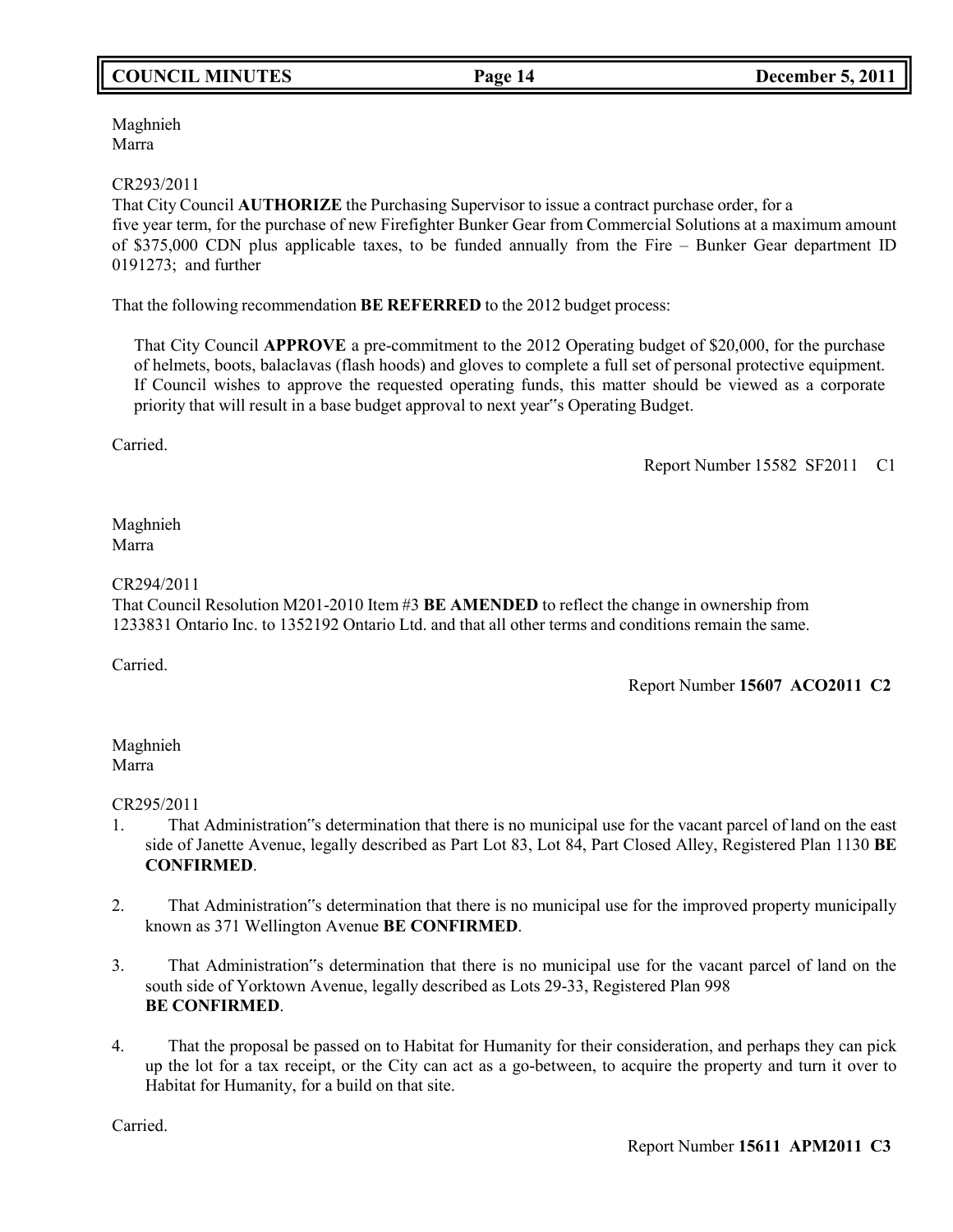Maghnieh Marra

CR296/2011

**I.** That the following low tender **BE ACCEPTED:**

| <b>TENDERER:</b>           | <b>SLR Contracting Group.</b>   |
|----------------------------|---------------------------------|
| <b>TENDER NO.:</b>         | 104-11                          |
| <b>TOTAL TENDER PRICE:</b> | \$3,795,000 plus HST            |
| <b>ACCOUNT CHARGED:</b>    | 007-5410-1790-02942-<br>7032060 |

and that the Chief Administrative Officer and City Clerk **BE AUTHORIZED** to sign a contract with the low tenderer, satisfactory in technical content to the City Engineer, in financial content to the City Treasurer and in form to the City Solicitor.

**II.** That **APPROVAL BE GIVEN** to reallocate \$1,918,000 from ECP-035-07 (King Street – Prince Road to South Street) which was approved in principle in the 2011 5-year Capital Plan towards Project ID#7032060 (Ojibway Sanitary Sewer Rehabilitation) in order to cover increased costs related to this project.

Carried.

Report Number **15610 SW/8467 C4**

Maghnieh Marra

CR297/2011

**I** That the application of J. Rauti Custom Homes Limited for part-lot control exemption for the lands known municipally as 3711, 3717 and 3753 Deerbrook Drive, legally described as Lots 2, 3 and 9, Plan 12M-503 and a 0.3 metre reserve at the rear of the properties backing on to E.C. Row Expressway, legally described as parts of Block 108, Plan 12M-503, now designated as Parts 2, 3, 6, 7, 8, 9 and 10, Reference Plan 12R-22431, as identified on attached Map No. PLC-007/11-2, to be conveyed to the abutting owners, **BE APPROVED** for a period of 3 years.

**II** That By-law No. 211-2011 **BE ENACTED**.

Carried.

Report Number **15616 ZPLC2011 C5**

Appendices Map No. PLC-007/11-2

Marra Sleiman

CR298/2011

That the City Council of the City of Windsor acting as an approving authority pursuant to the *Expropriations Act* **HEREBY RESOLVES** to expropriate the lands described as Part of Lot 102, Registered Plan 1303, designated as Part 4 on Plan 12R-23158, in the City of Windsor (486 Goyeau) hereinafter referred to as "subject lands" and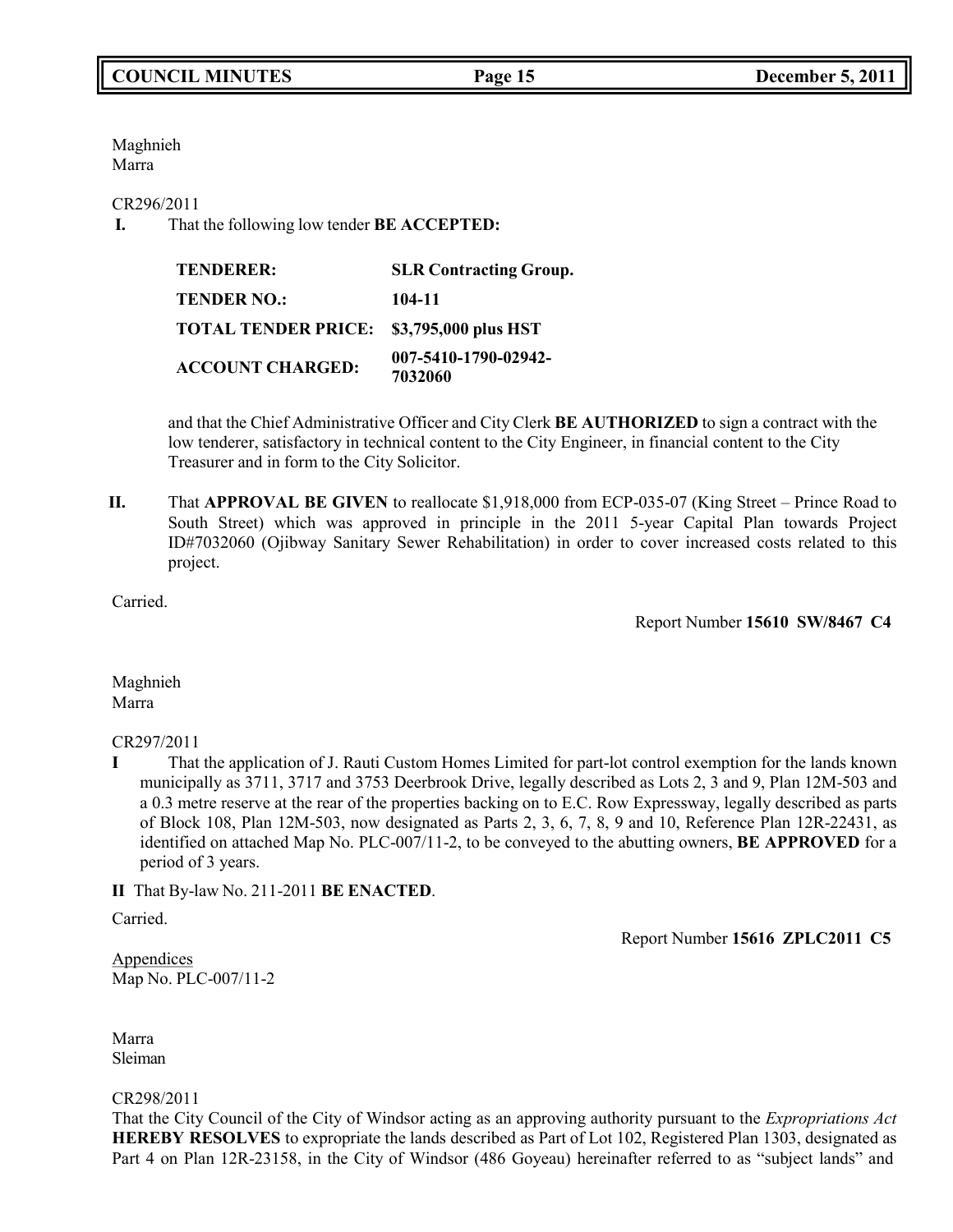|--|

**AUTHORIZES** the CAO and City Clerk to execute the Certificate of Approval and Expropriation Plan, to register the same on title, and the City Solicitor to execute all other documents necessary, including the Offer to Settle to put the above expropriation into effect.

Carried.

Report Number **15623 MTW/1137 6**

Maghnieh Marra

#### CR299/2011

**THAT** Canadian Pacific (CP) **BE FORWARDED** a Purchase Order to order Rail Switches; AND THAT the Chief Administrative Officer and City Clerk **BE AUTHORIZED** to sign the purchase order in the amount of \$149,000 plus HST, satisfactory in form to the City Solicitor, in financial content to the City Treasurer and in technical content to the City Engineer. The purchase order is to be funded from Account # 7101026.

Carried.

Report Number **15624 MTR/11200 C7**

### Maghnieh Marra

### CR300/2011

That Council **APPROVE** the participation fee of Team Windsor Essex, at the ICG Games to be held in Daegu, South Korea in 2012, at a total cost of 350 Euros (approximately \$485.00 CDN) and **FURTHER** that the cost of the participation fees be absorbed through the International Children"s Games Operating Budget.

Carried.

Report Number **15635 APR/10694 C8**

Maghnieh Marra

CR301/2011

THAT \$161,810 of surplus funds in project ID #7059011, as set out in "Appendix A" **BE APPROVED** for urgent repairs at the Windsor International Airport**.**

Carried.

Report Number **15626 APM/9795 C9**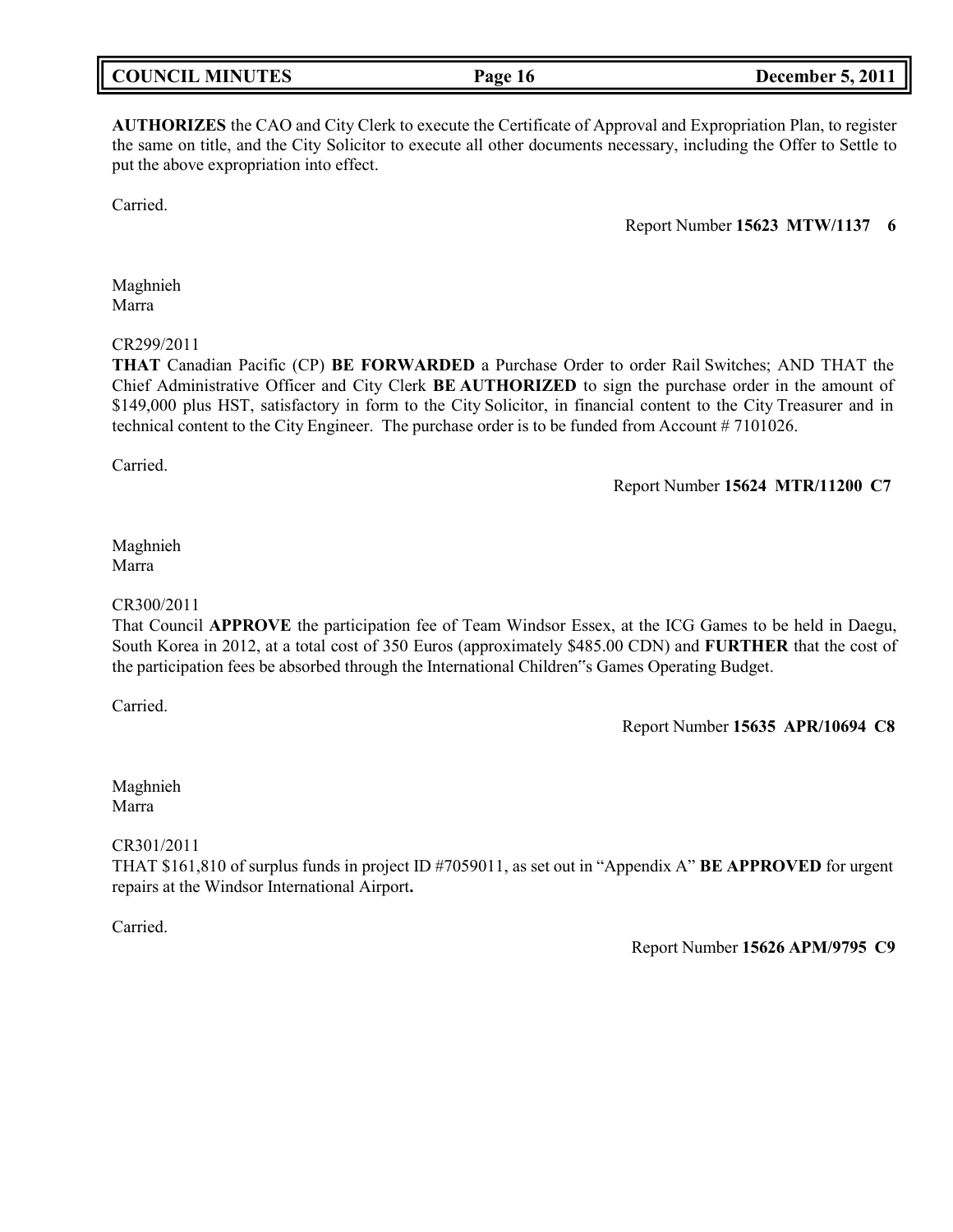**COUNCIL EXECUTE: COUNCIL EXECUTE: COUNCIL EXECUTE: COUNCIL EXECUTE: COUNCIL EXECUTE: COUNCIL EXECUTE: COUNCIL** 

**ADOPTED by Council at its meeting held December 5, 2011 [M345-2011]** VC/bm

## **SPECIAL MEETING OF COUNCIL – IN CAMERA December 5, 2011**

### **Meeting called to order at: 5:00 p.m.**

### **Members in Attendance:**

Mayor E. Francis Councillor R. Jones Councillor A. Halberstadt Councillor F. Valentinis Councillor B. Marra Councillor P. Hatfield Councillor J. Gignac Councillor A. Maghnieh Councillor H. Payne Councillor E. Sleiman

### **Members Absent:**

Councillor D. Dilkens

### **Also in attendance:**

- H. Reidel, Chief Administrative Officer
- M. Sonego, City Engineer and Corporate Leader Environmental Protection and Transportation
- G. Wilkki, City Solicitor and Corporate Leader Economic Development and Public Safety
- V. Critchley, City Clerk/Licence Commissioner and Corporate Leader Public Engagement and Human Resources
- O. Colucci, Chief Financial Officer/City Treasurer and Corporate Leader Finance and Technology
- M. Stamp, Property Supervisor (Items 3 and 4)
- V. Mihalo, Executive Director of Human Resources (Item 5)

**Verbal Motion is presented by Councillor Hatfield, seconded by Councillor Jones, to move in Camera for discussion of the following item(s):**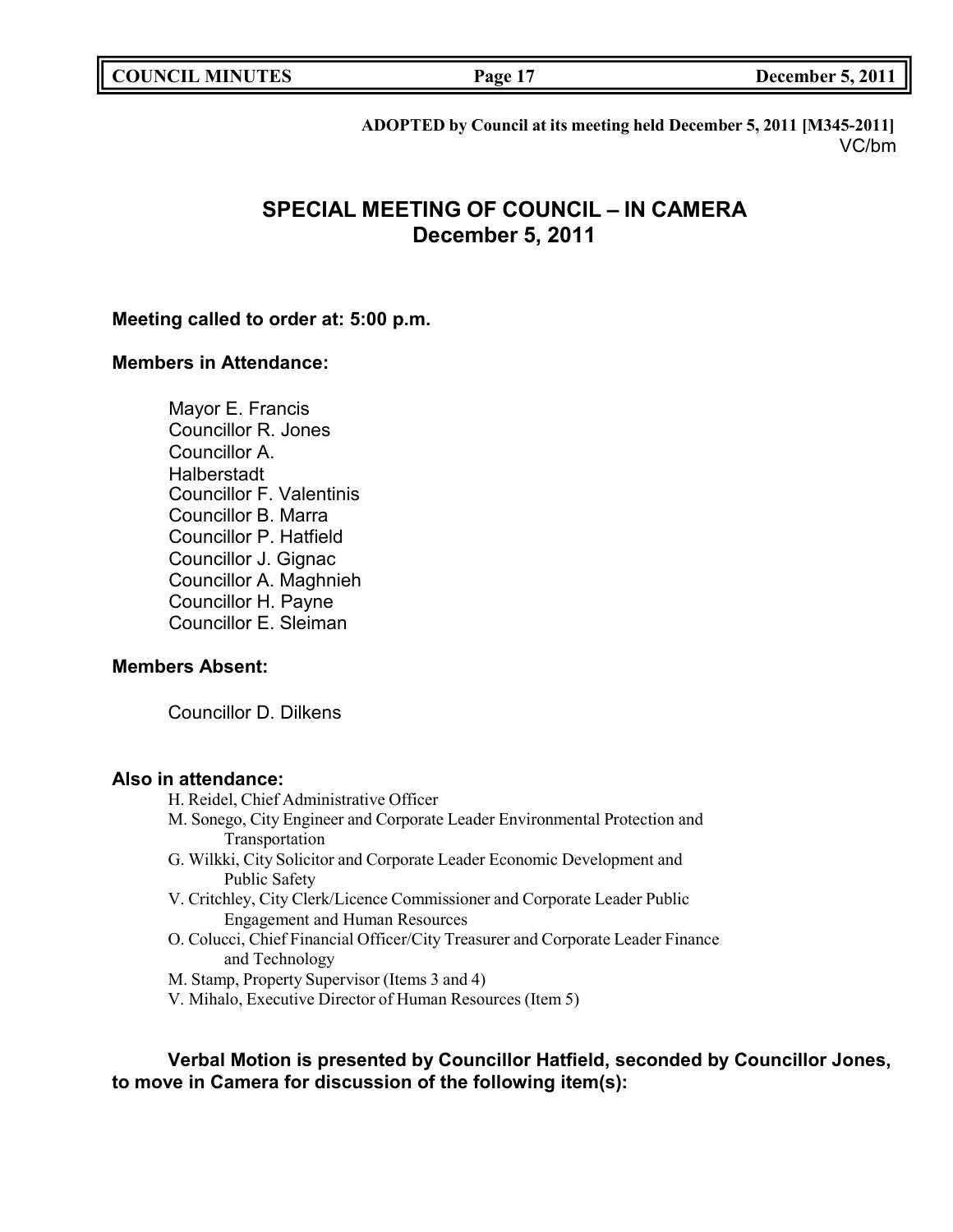| Item No. | <b>Subject</b>                            | Pursuant<br>Section<br>$-$<br>to.<br><b>Municipal</b><br>2001,<br>Act,<br>as amended |
|----------|-------------------------------------------|--------------------------------------------------------------------------------------|
| 1.       | <b>Property matter – lease</b>            | 239(2)(a)(c)                                                                         |
| 2.       | Property matter – acquisition of easement | 239(2)(c)                                                                            |
| 3.       | Property matter – sale of land            | 239(2)(c)                                                                            |
| 4.       | Property matter – acquisition of land     | 239(2)(c)                                                                            |
| 5.       | Personal matter – pay equity update       | 239(2)(b)(d)(e)                                                                      |

## **Motion Carried.**

## **Declarations of Pecuniary Interest:**

None declared.

**Discussion on the items of business. (Items 1, 2, 3, 4 and 5)**

**Verbal Motion is presented by Councillor Sleiman, seconded by Councillor Hatfield,**

**to move back into public session.**

**Motion Carried.**

**Moved by Councillor Marra, seconded by Councillor Valentinis, THAT the Clerk BE DIRECTED to transmit the recommendation(s) contained in the report(s) discussed at the In-Camera Council Meeting held December 5, 2011 directly to Council for consideration at the next Regular Meeting.**

1. That the recommendation contained in the in-camera report from the Asset/Lease Administrator, Property Supervisor, City Solicitor and Corporate Leader Economic Development and Public Safety, Chief Financial Officer/City Treasurer and Corporate Leader Finance and Technology and Community Development and Health Commissioner and Corporate Leader Social Development, Health, Recreation and Culture respecting a property matter - lease **BE APPROVED**.

2. That the recommendation contained in the in-camera report from the Property Coordinator, Property Supervisor, City Solicitor and Corporate Leader Economic Development and Public Safety, Chief Financial Officer/City Treasurer and Corporate Leader Finance and Technology and City Engineer and Corporate Leader Environmental Protection and Transportation respecting a property matter – acquisition of easement **BE APPROVED**.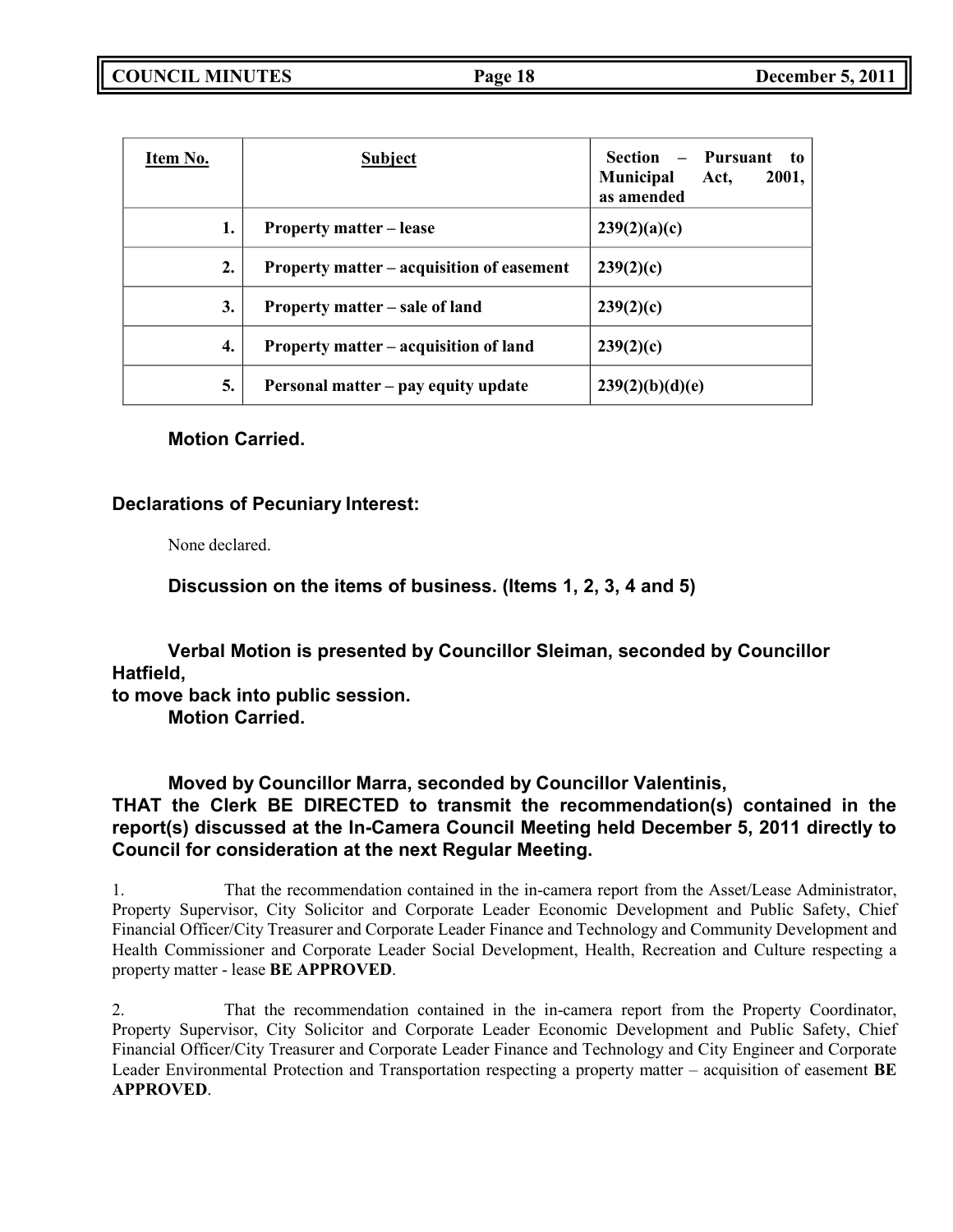3. That the recommendation contained in the in-camera report from the Property Supervisor, City Solicitor and Corporate Leader Economic Development and Public Safety, Chief Financial Officer/City Treasurer and Corporate Leader Finance and Technology and City Engineer and Corporate Leader Environmental Protection and Transportation respecting a property matter – sale of land **BE REJECTED** and that the matter **BE DEFERRED** for two weeks.

4. That the recommendation contained in the in-camera report from the Property Coordinator, Property Supervisor, City Solicitor and Corporate Leader Economic Development and Public Safety, Chief Financial Officer/City Treasurer and Corporate Leader Finance and Technology and City Engineer and Corporate Leader Environmental Protection and Transportation respecting a property matter – acquisition of land **BE APPROVED**.

5. That the recommendation contained in the in-camera report from the City Clerk/Licence Commissioner and Corporate Leader Public Engagement and Human Services, Executive Director of Human Resources and Chief Financial Officer/City Treasurer and Corporate Leader Finance and Technology respecting a personal matter – pay equity update **BE APPROVED**.

## **Motion Carried.**

**Moved by Councillor Jones, seconded by Councillor Hatfield, That the special meeting of council held December 5, 2011 BE ADJOURNED. (Time: 5:48 p.m.) Motion Carried.**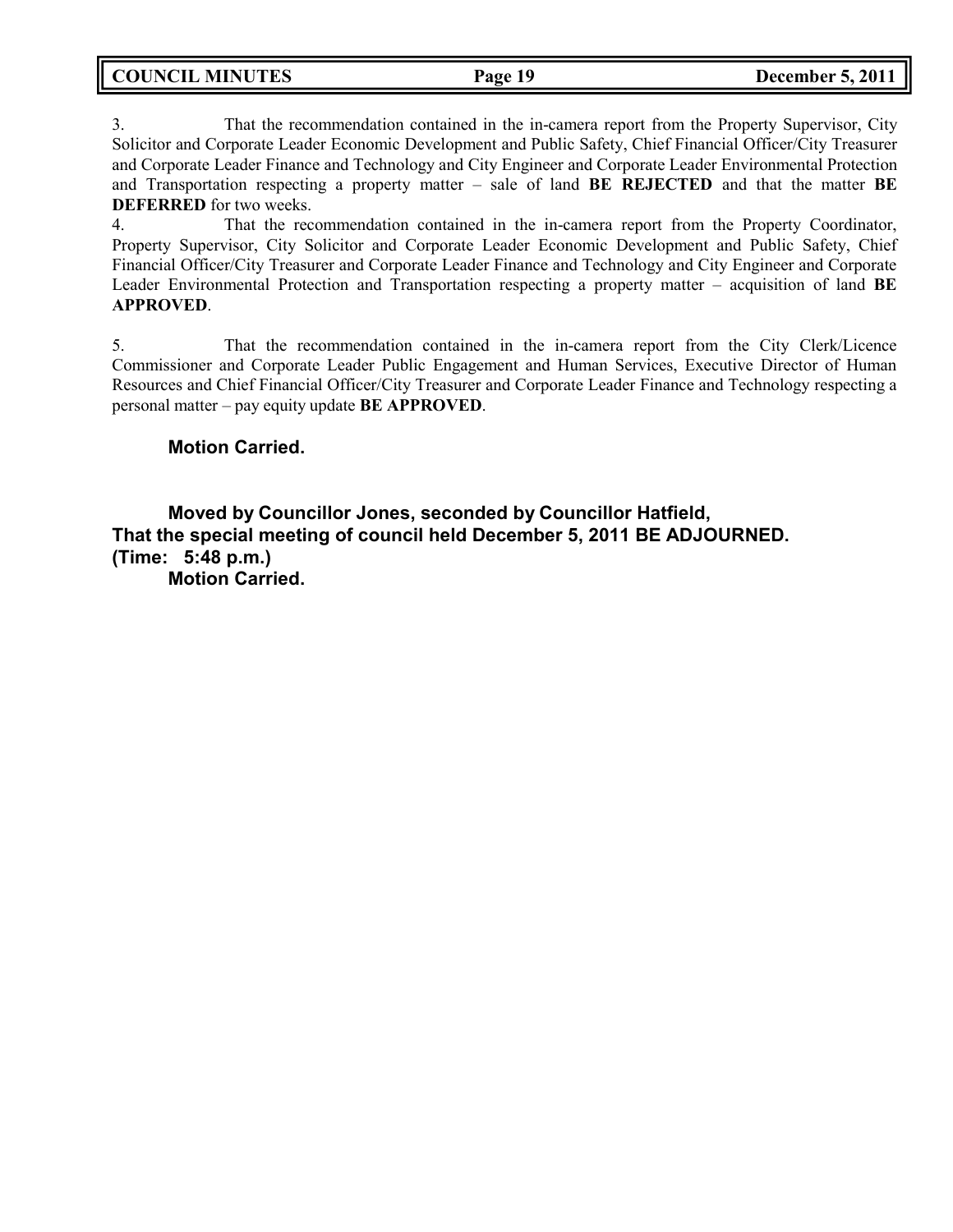**COUNCIL MINUTES Page 20 December 5, 2011**

### **ADOPTED by Council at its meeting held December 5, 2011 [M346-2011]** VC/bm Windsor, Ontario, December 5, 2011

### **REPORT OF THE STRIKING COMMITTEE of its meeting held** November 7, 2011

**PRESENT:** Mayor Francis, Chair Councillor B. Marra Councillor J. Gignac Councillor R. Jones Councillor H. Payne Councillor A. Maghnieh Councillor P. Hatfield Councillor E. Sleiman Councillor A. Halberstadt Councillor D. Dilkens Councillor Valentinis

Your Committee submits the following recommendation:

1. That the request from the Windsor-Essex Catholic District School Board for the appointment of a Councillor to the *Accommodation Review Committee* **BE NOTED AND FILED**.

CHAIR

CITY CLERK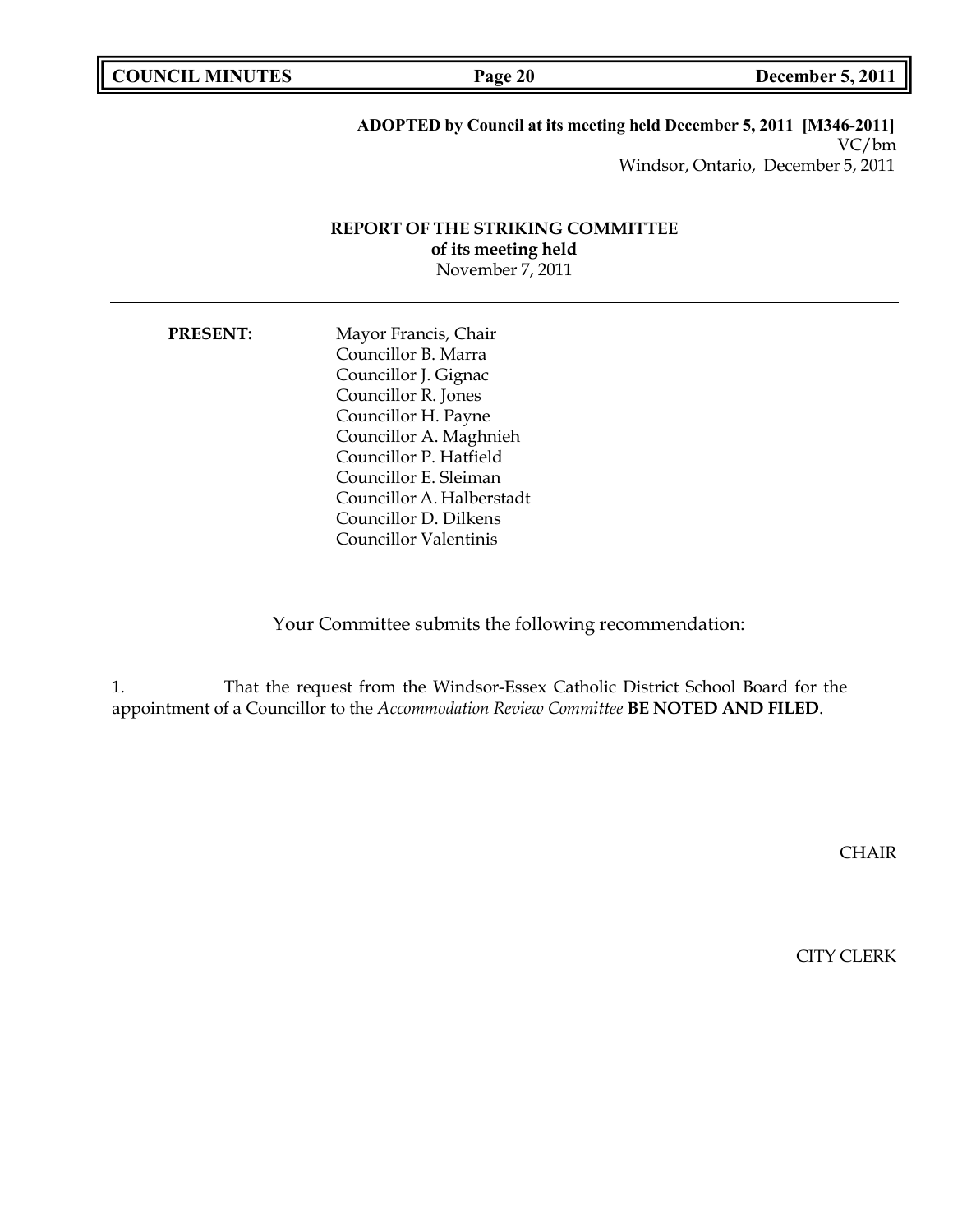**COUNCIL MINUTES Page 21 December 5, 2011**

A**DOPTED** by Council at its meeting held December 5, 2011 [**M347-2011**] **/AA** Windsor, Ontario December 5, 2011

## **REPORT NO. 25** of the **ENVIRONMENT & TRANSPORTATION STANDING COMMITTEE** of its meeting held October 26, 2011

| <b>Present:</b> | <b>Councillor Hatfield, Chair</b> |  |
|-----------------|-----------------------------------|--|
|                 | <b>Councillor Payne</b>           |  |
|                 | <b>Councillor Sleiman</b>         |  |
|                 | <b>Councillor Halberstadt</b>     |  |
| <b>Regrets:</b> | <b>Councillor Valentinis</b>      |  |

That the following recommendations of the Environment and Transportation Standing Committee **BE APPROVED:**

Moved by Councillor Payne, seconded by Councillor Sleiman,

That the report of the City Engineer dated August 29, 2011 titled "CQ77-2010 – DRIC Project – Trees & Endangered Species" **BE RECEIVED** for information. Carried.

Livelink 15442, ST/8821

*Clerk's Note:* **The report of the City Engineer dated August 29, 2011 titled "CQ77-2010 DRIC Project – Trees & Endangered Species" is** *attached* **for information.**

**CHAIRPERSON**

DEPUTY CLERK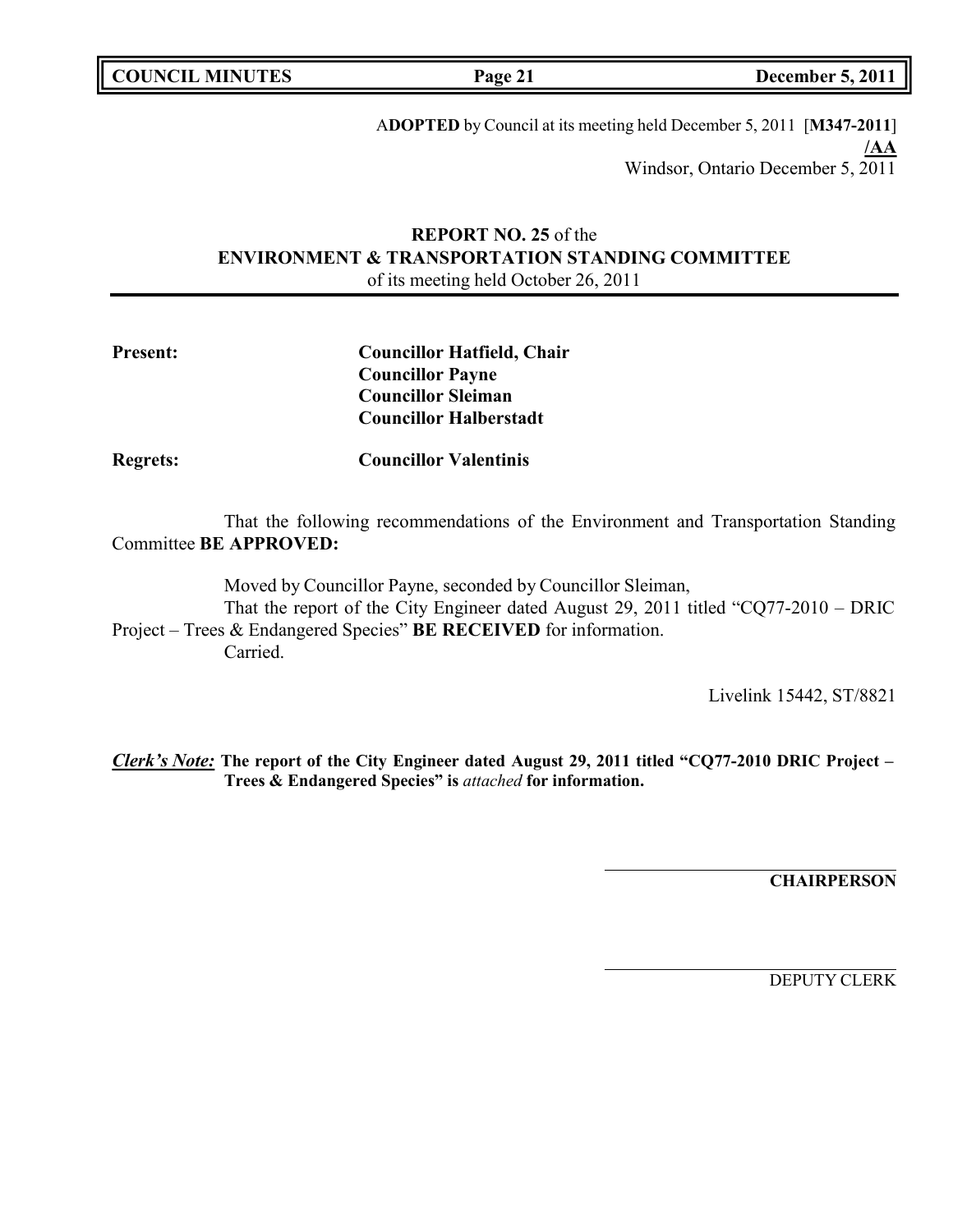**ADOPTED** by Council at its meeting held December 5, 2011 [**M348-2011**] **/AA** Windsor, Ontario December 5, 2011

## **REPORT NO. 27** of the **ENVIRONMENT & TRANSPORTATION STANDING COMMITTEE** of its meeting held October 26, 2011

| <b>Present:</b> | <b>Councillor Hatfield, Chair</b><br><b>Councillor Payne</b>                             |  |
|-----------------|------------------------------------------------------------------------------------------|--|
|                 | <b>Councillor Sleiman</b><br><b>Councillor Halberstadt</b>                               |  |
| <b>Regrets:</b> | <b>Councillor Valentinis</b>                                                             |  |
| Referencing:    | <b>Report No. 57 of the Windsor-Essex County</b><br><b>Environment Committee (WECEC)</b> |  |

That the following recommendations of the Environment and Transportation Standing Committee **BE APPROVED:**

Moved by Councillor Halberstadt, seconded by Councillor Sleiman,

That the attached recommendation of the Windsor-Essex County Environment Committee (WECEC) Report No. 57 **BE ACCEPTED** as information for consideration of Administration within the Airport Master Plan and future Capital Works Budgets. Carried.

*Clerk's Note:* **Committee Report No. 57 of the WECEC meeting held July 7, 2011 is** *attached* **for information.**

**CHAIRPERSON**

DEPUTY CLERK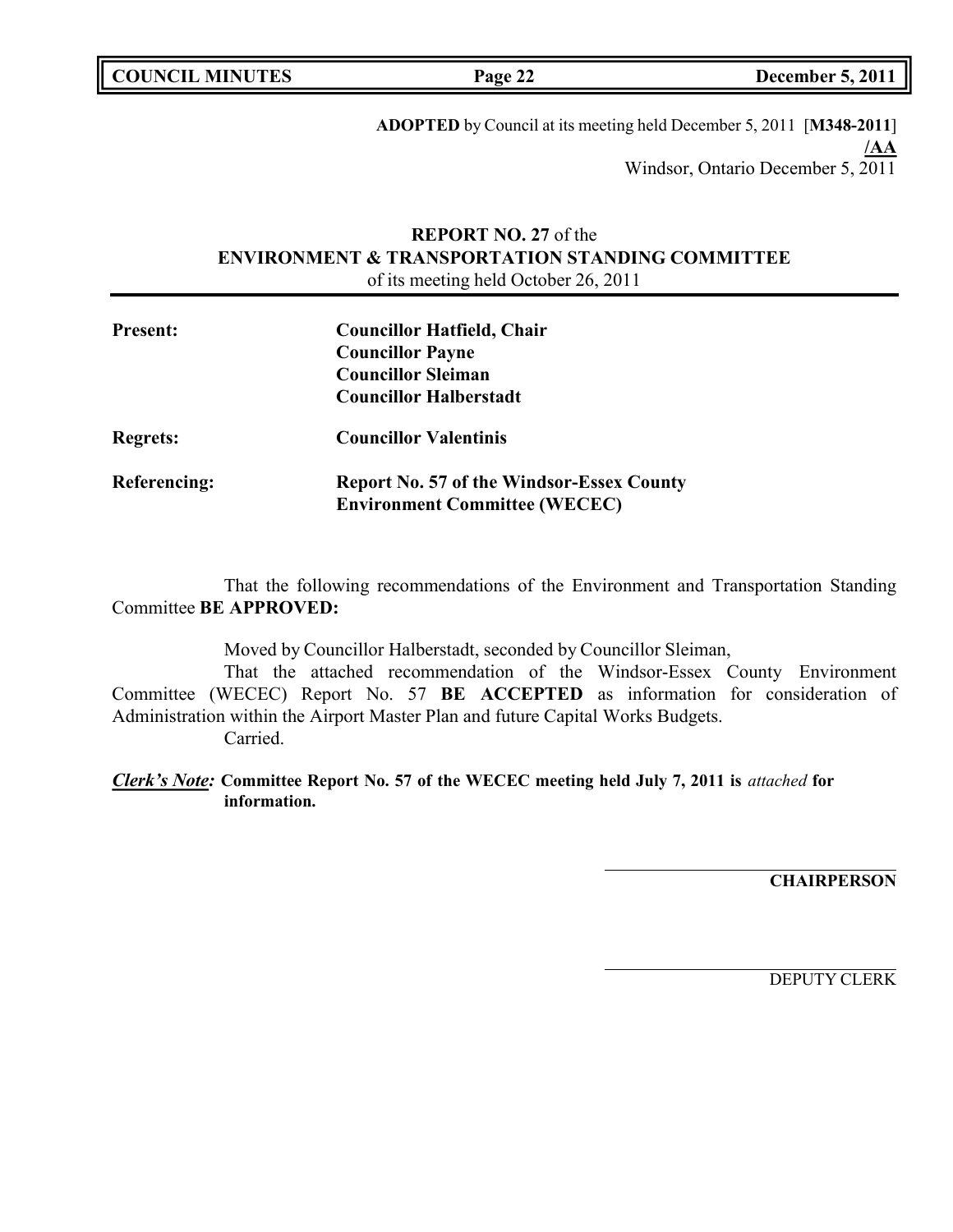| <b>COUNCIL MINUTES</b> |  |
|------------------------|--|
|------------------------|--|

**COUNCIL MINUTES Page 23 December 5, 2011**

**ADOPTED** by Council at its meeting held December 5, 2011 [**M349-2011**] **/AA** Windsor, Ontario December 5, 2011

## **REPORT NO. 28** of the **ENVIRONMENT & TRANSPORTATION STANDING COMMITTEE** of its meeting held October 26, 2011

| <b>Present:</b> | <b>Councillor Hatfield, Chair</b> |
|-----------------|-----------------------------------|
|                 | <b>Councillor Payne</b>           |
|                 | <b>Councillor Sleiman</b>         |
|                 | <b>Councillor Halberstadt</b>     |
|                 |                                   |

**Regrets: Councillor Valentinis**

That the following recommendations of the Environment and Transportation Standing Committee **BE APPROVED:**

Moved by Councillor Halberstadt, seconded by Councillor Sleiman,

That the minutes of the Essex-Windsor Solid Waste Authority (EWSWA) meeting held July 5, 2011 **BE ADOPTED** as presented.

Carried.

*Clerk's Note:* **The minutes of the EWSWA meeting held July 5, 2011 are** *attached* **for information.**

**CHAIRPERSON**

DEPUTY CLERK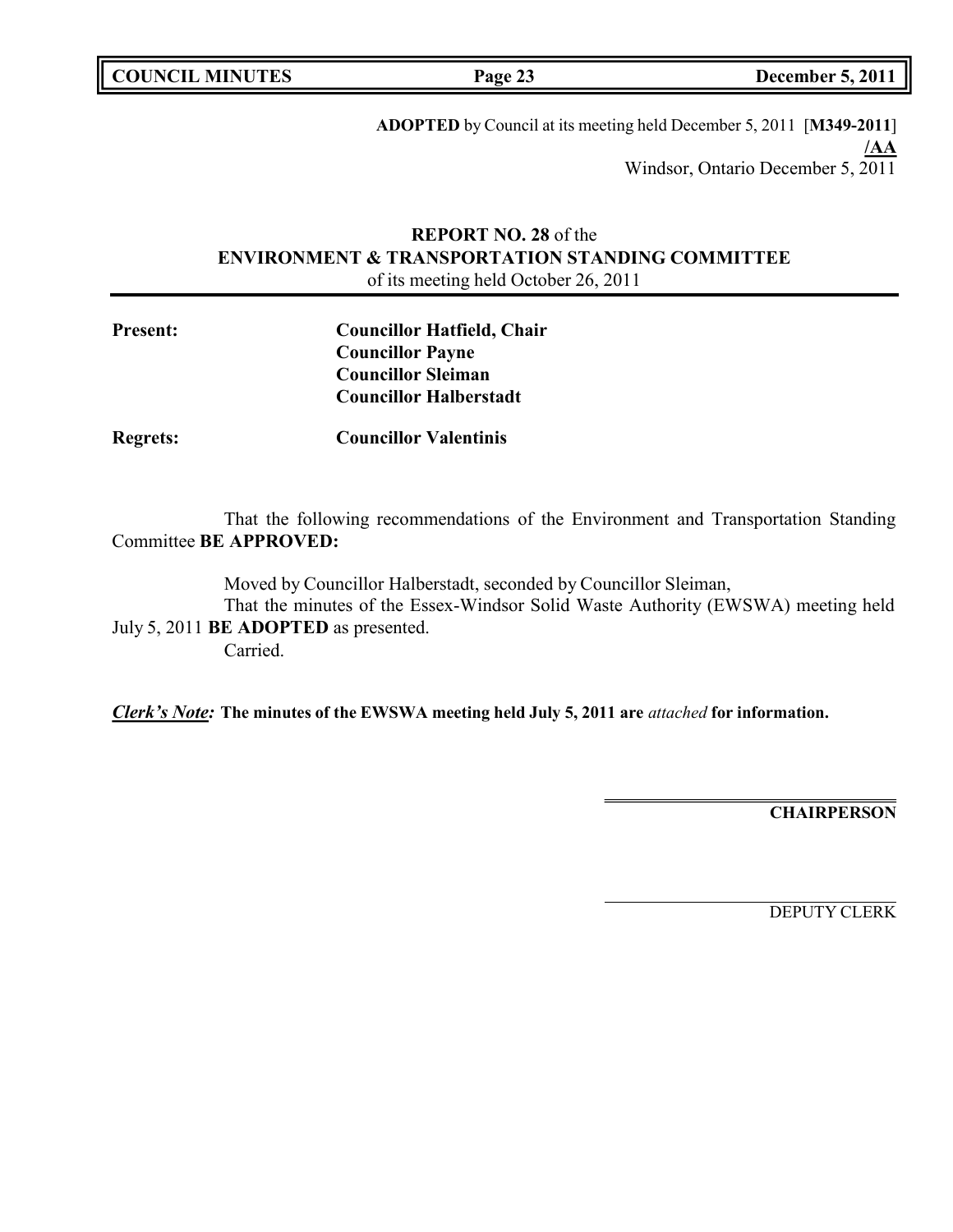| <b>COUNCIL MINUTES</b> |  |
|------------------------|--|
|------------------------|--|

**COUNCIL MINUTES Page 24 December 5, 2011**

**ADOPTED** by Council at its meeting held December 5, 2011 [**M350-2011**] **/AA** Windsor, Ontario, December 5, 2011

## **REPORT NO. 13** of the **ECONOMIC DEVELOPMENT STANDING COMMITTEE** of its meeting held November 2, 2011

**Present: Councillor Dilkens, Chair Councillor Sleiman Councillor Valentinis Councillor Marra**

**Regrets: Councillor Payne**

That the following recommendation of the Economic Development Standing Committee **BE APPROVED** as follows**:**

Moved by Councillor Sleiman, seconded by Councillor Valentinis,

That the response found to CQ48-2011 – Heritage Tax Relief found in the administrative report dated September 15, 2011 authored by the Senior Legal Counsel **BE RECEIVED** for information.

Carried.

Clerk"s Note: The Report of the Senior Legal Counsel dated September 15, 2011 entitled "Response to CQ48-2011 – Heritage Tax Relief" is *attached* as background information.

**Livelink 15531, SB2011**

CHAIRPERSON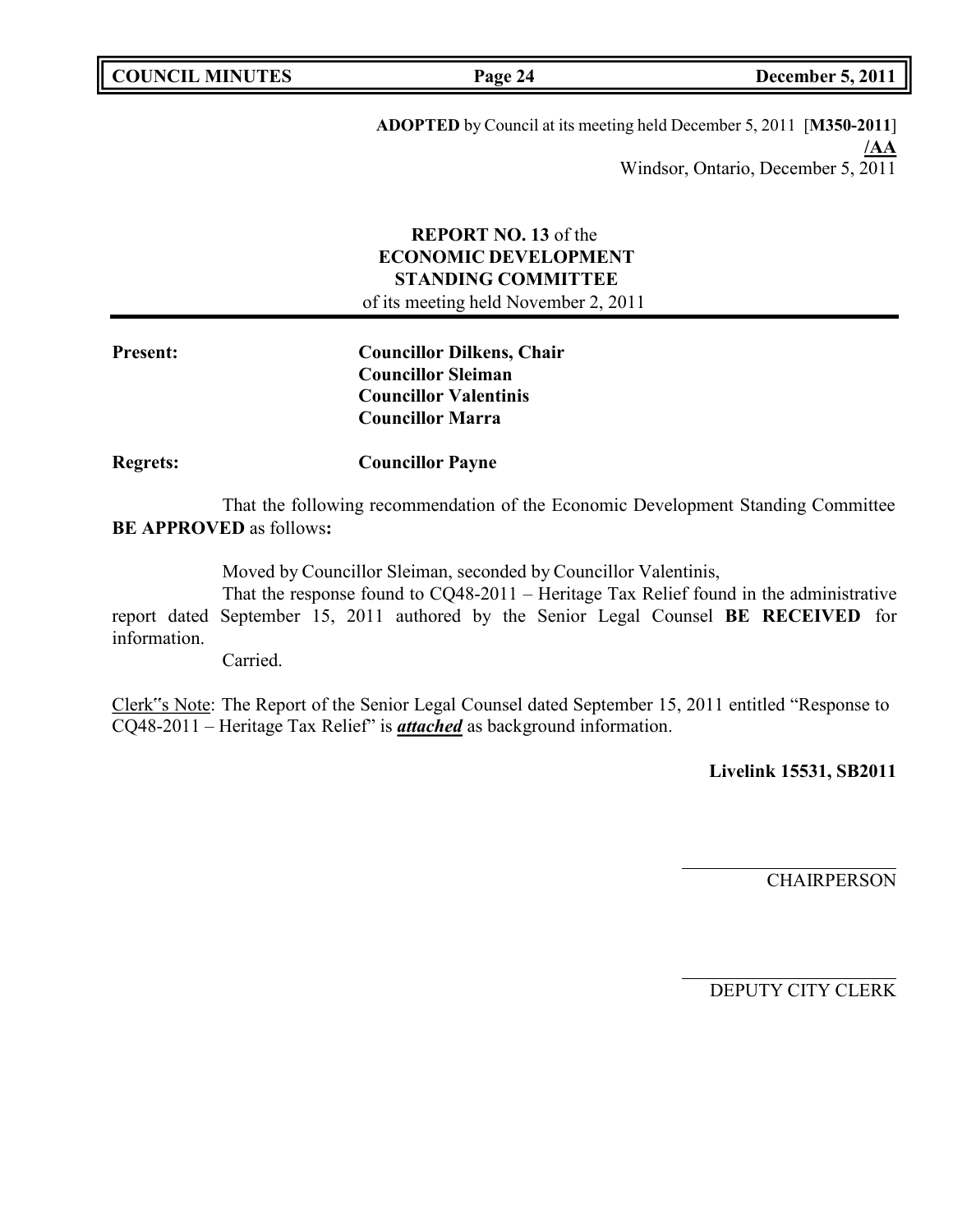| <b>COUNCIL MINUTES</b> |  |
|------------------------|--|
|------------------------|--|

**COUNCIL MINUTES Page 25 December 5, 2011**

**ADOPTED** by Council at its meeting held December 5, 2011 [**M351-2011**] **/AA** Windsor, Ontario, December 5, 2011

## **REPORT NO. 14** of the **ECONOMIC DEVELOPMENT STANDING COMMITTEE**

of its meeting held November 2, 2011

**Present: Councillor Dilkens, Chair Councillor Sleiman Councillor Valentinis Councillor Marra**

**Regrets: Councillor Payne**

That the following recommendation of the Economic Development Standing Committee **BE APPROVED** as follows**:**

Moved by Councillor Sleiman, seconded by Councillor Valentinis,

That the minutes of the Windsor Heritage Committee meeting held September 14, 2011 **BE RECEIVED** for information.

Carried.

Clerk"s Note: The minutes of the Windsor Heritage Committee meeting held September 14, 2011 are *attached* as background information.

**CHAIRPERSON**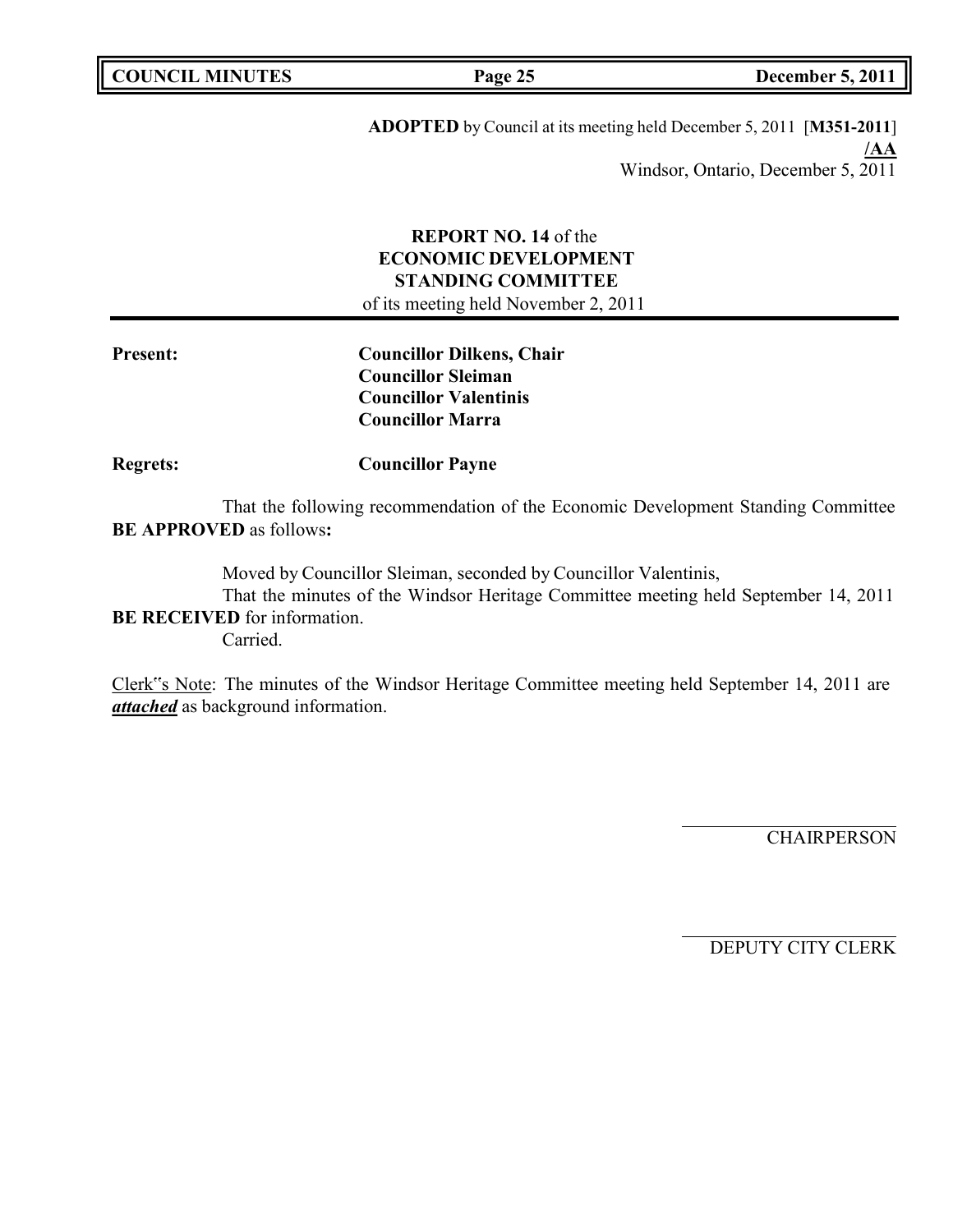| <b>COUNCIL MINUTES</b> |  |
|------------------------|--|
|------------------------|--|

**COUNCIL MINUTES Page 26 December 5, 2011**

**ADOPTED** by Council at its meeting held December 5, 2011 [**M352-2011**] **/AA** Windsor, Ontario, December 5, 2011

## **REPORT NO. 15** of the **ECONOMIC DEVELOPMENT STANDING COMMITTEE**

of its meeting held November 2, 2011

**Present: Councillor Dilkens, Chair Councillor Sleiman Councillor Valentinis Councillor Marra**

**Regrets: Councillor Payne**

That the following recommendation of the Economic Development Standing Committee **BE APPROVED** as follows**:**

Moved by Councillor Sleiman, seconded by Councillor Valentinis,

That the minutes of the Small Business Advisory Panel meeting held October 5, 2011 **BE RECEIVED** for information.

Carried.

Clerk"s Note: The minutes of the Small Business Advisory Panel meeting held October 5, 2011 are *attached* as background information.

**CHAIRPERSON**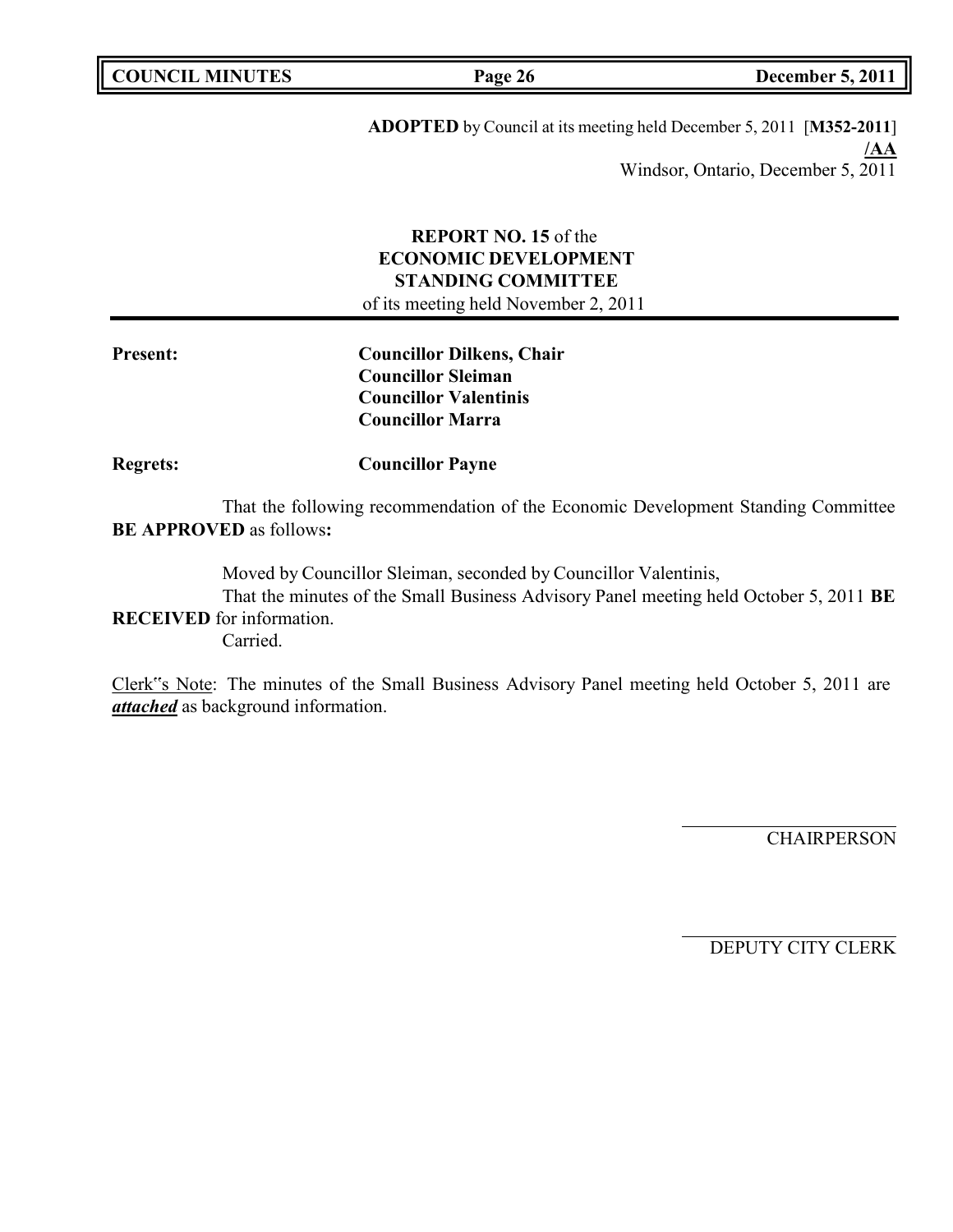**ADOPTED AS AMENDED** by Council at its meeting held December 5, 2011 [**M353-2011**] /AA Windsor, Ontario December 5, 2011

## **REPORT NO. 39** of the **PLANNING STANDING COMMITTEE** of its meeting held November 14, 2011

| <b>Present:</b> | <b>Councillor Bill Marra</b>     |  |
|-----------------|----------------------------------|--|
|                 | <b>Councillor Ed Sleiman</b>     |  |
|                 | <b>Councillor Percy Hatfield</b> |  |
|                 | <b>Councillor Al Maghnieh</b>    |  |
|                 | <b>Merrill Baker</b>             |  |
| <b>Regrets:</b> | <b>Councillor Joanne Gignac</b>  |  |
|                 | <b>Cheryl Cross-Leal</b>         |  |
|                 | <b>Barbara Bjarneson</b>         |  |
|                 |                                  |  |

That the following recommendations of the Planning Standing Committee

### **BE APPROVED** as follows**:**

Moved by Councillor Maghnieh, seconded by Mr. Baker,

- VI. That Official Plan Amendment No. 81 (Infrastructure) contained in the staff report dated October 7, 2011, **BE AMENDED** to reflect the comments received during the public consultation process, specifically those detailed in:
	- The memorandum of November 9, 2011, from the Official Plan Project Manager;  $\bullet$
	- The memorandum of November 9, 2011, from the Acting Policy Analyst  $\bullet$ (Transportation Planning);
	- The letter dated October 7, 2011, from Bell Canada;
	- The letter dated November 3, 2011, from Process Planning Associates Inc.  $\bullet$ (on behalf of the Greater Essex County District School Board);
	- The letter dated October 14, 2011, from the Essex Region Conservation Authority;
- VII. That wording for 7.2.6.5(b)(viii) **BE AMENDED** as follows:

direct property access will be discouraged where other alternatives exist. Where direct property access is required, the use of shared driveways and interconnected on-site circulation systems with adjacent properties may be required to limit the number and spacing of driveways, and where appropriate the City may require support studies and additional information to demonstrate the need for additional access.

VIII. That wording for 7.2.2.26(e)(iii) **BE AMENDED** as follows:

appropriate parking and stopping restrictions along school frontages in consultation with the affected School Board and local residents.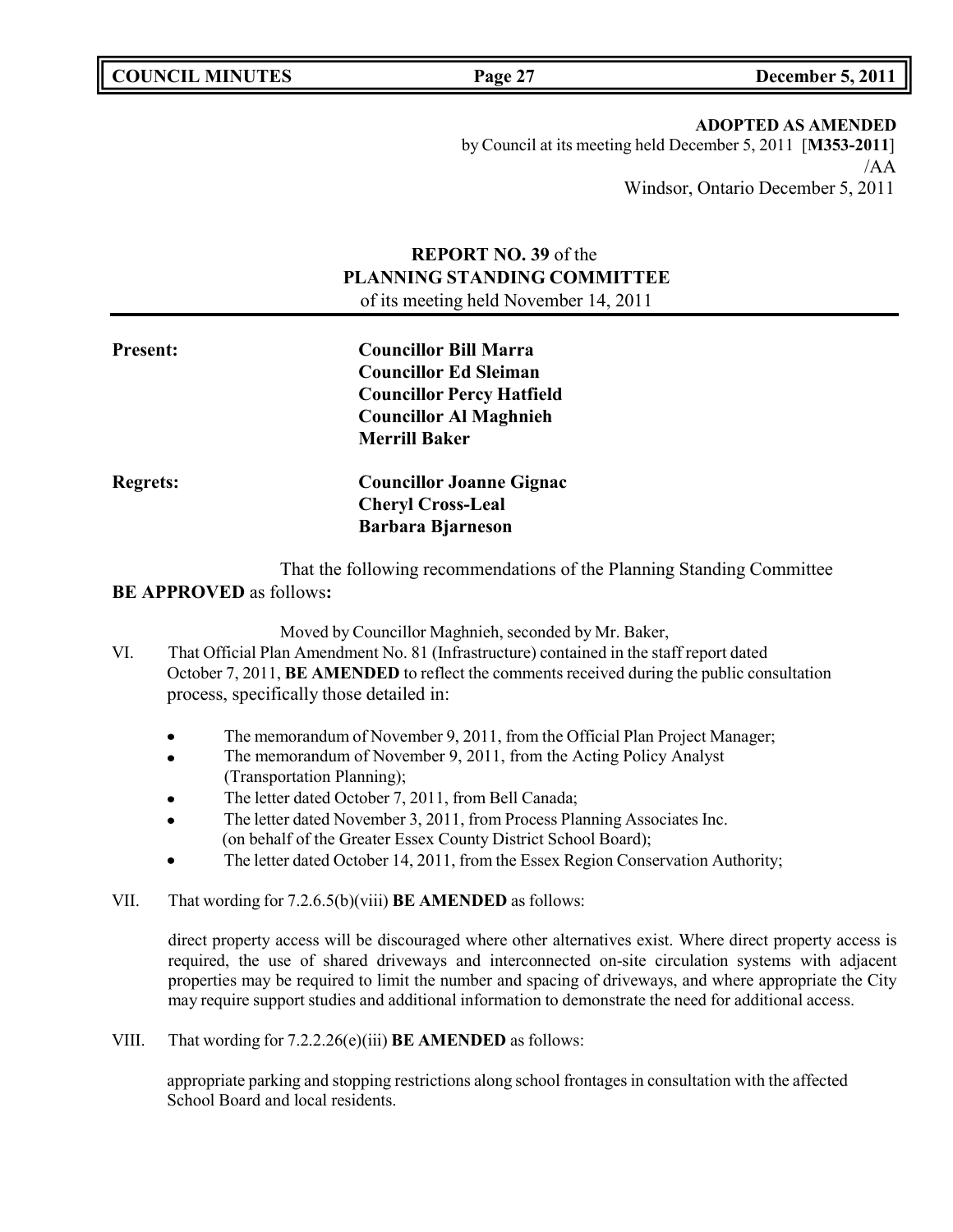| <b>COUNCIL MINUTES</b> | Page 28 | <b>December 5, 2011</b> |
|------------------------|---------|-------------------------|
|------------------------|---------|-------------------------|

- IX. That the Official Plan Amendment No. 81 **BE ADOPTED** and forwarded to the Minister of Municipal Affairs and Housing for approval, pursuant to Section 17(34) of the Planning Act; and
- X. That Council **DECLARE** to the Minister of Municipal Affairs and Housing that Official Plan Amendment No. 81 – Infrastructure meets the requirements of Section 26 (1) of the Planning Act.

Carried.

*Clerk's Note:* The Report of the OPR Project Manager, Policy & Special Studies and Land Information Planner dated October 7, 2011 titled "Official Plan Review Official Plan Amendment No. 81 - Infrastructure" is *attached* as background information.

Livelink #15563, ZO/11202

**CHAIRPERSON**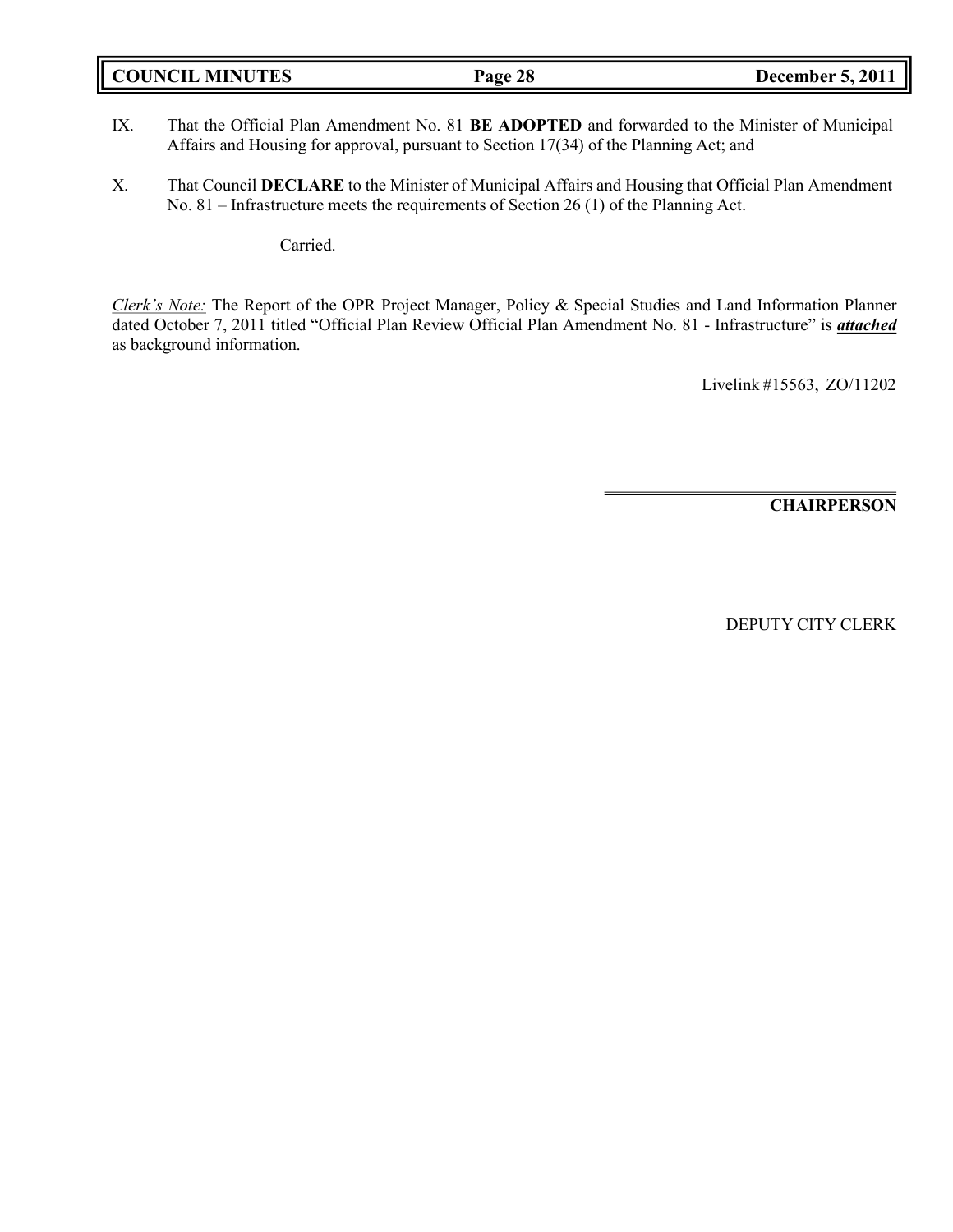**ADOPTED** by Council at its meeting held December 5, 2011 [**M354-2011**] /AA Windsor, Ontario December 5, 2011

## **REPORT NO. 40** of the **PLANNING STANDING COMMITTEE** of its meeting held November 14, 2011

**Present: Councillor Bill Marra Councillor Ed Sleiman Councillor Percy Hatfield Councillor Al Maghnieh Merrill Baker Regrets: Councillor Joanne Gignac Cheryl Cross-Leal Barbara Bjarneson**

That the following recommendations of the Planning Standing Committee **BE APPROVED** as follows**:**

Moved by Councillor Hatfield, seconded by Councillor Sleiman,

I. That Official Plan Amendment No. 84 – Procedures and Tools **BE ADOPTED** and **BE FORWARDED** to the Minister of Municipal Affairs and Housing for approval, pursuant to Section 17(34) of the *Planning Act*; and

II. That Council **DECLARE** to the Minister of Municipal Affairs and Housing that Official Plan Amendment No. 84 – Procedures and Tools, meets with requirements of Section 26(1) of the *Planning Act*.

Carried.

*Clerk's Note:* The Report of the OPR Project Manager, Policy & Special Studies and Land Information Planner dated October 7, 2011 titled "Official Plan Review Official Plan Amendment No. 84 - Procedures and Tools" is *attached* as background information.

Livelink #15564, ZO/11202

**CHAIRPERSON**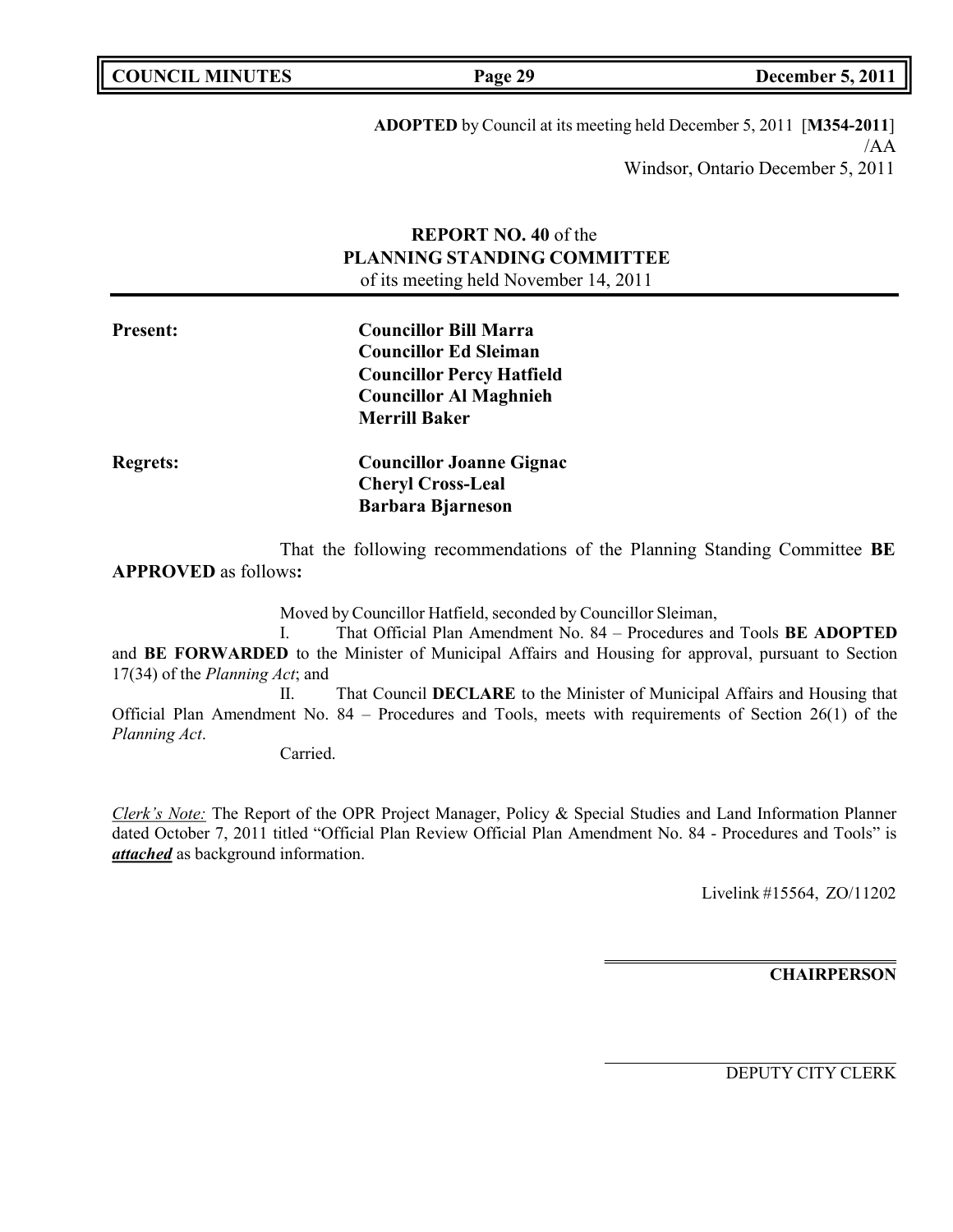| <b>COUNCIL MINUTES</b> |  |
|------------------------|--|
|------------------------|--|

**ADOPTED** by Council at its meeting held December 5, 2011 [**M355-2011**] /AA Windsor, Ontario December 5, 2011

## **REPORT NO. 41** of the **PLANNING STANDING COMMITTEE** of its meeting held November 14, 2011

**Present: Councillor Bill Marra Councillor Ed Sleiman Councillor Percy Hatfield Councillor Al Maghnieh**

**Regrets: Councillor Joanne Gignac**

That the following recommendations of the Planning Standing Committee **BE APPROVED** as follows**:**

Moved by Councillor Sleiman, seconded by Councillor Maghnieh,

That an exemption from the Interim Control By-law 19-2007 as amended by By-law 35-2008, **BE GRANTED** to Mehar Jawed, the owner of the residential property located at 3332-3334 Sandwich Street to construct a two storey residential duplex, on condition that the Olde Sandwich Towne Community Improvement Plan, and the Olde Sandwich Towne Supplemental Development and Urban Design Guidelines be incorporated into this development, and the elevation drawings for the proposed construction be subject to approval of the City Planner prior to issuance of a Building Permit. Carried.

*Clerk's Note:* The Report of the Senior Planner – Special Projects dated October 25, 2011 titled "3332-3334 Sandwich Street, Exemption to Interim Control By-law 19-2007" is *attached* as background information.

Livelink #15577, Z/8581

**CHAIRPERSON**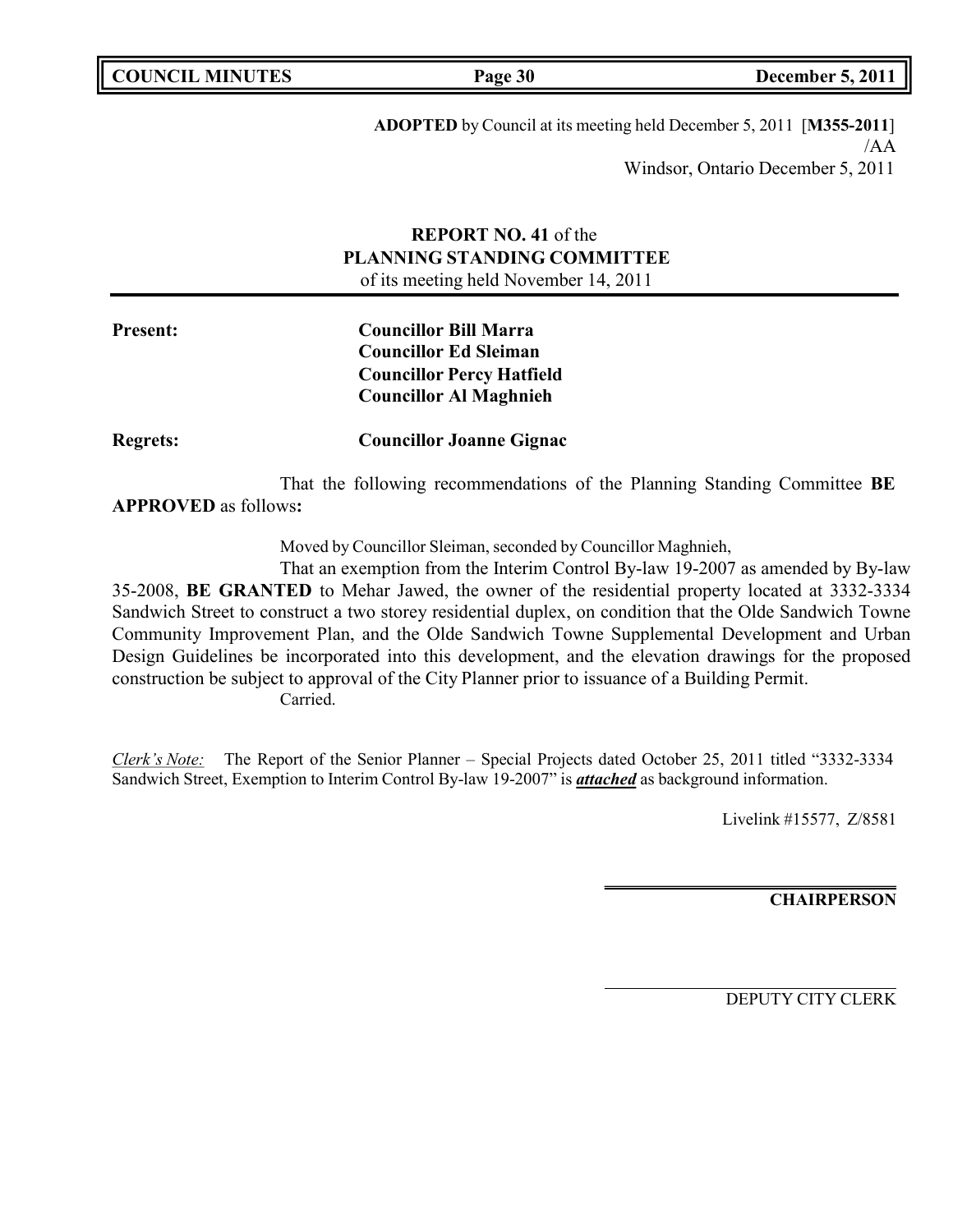**COUNCIL MINUTES Page 31 December 5, 2011**

**ADOPTED AS AMENDED** by Council at its meeting held December 5, 2011 [**M356-2011**] **/AA** Windsor, Ontario December 5, 2011

# **REPORT NO. 16** of the **PUBLIC SAFETY STANDING COMMITTEE**

of its meeting held November 16, 2011

**Present: Councillor Jones, Chair Councillor Dilkens Councillor Gignac Councillor Maghnieh**

**Regrets: Councillor Payne**

That the following recommendation of the Public Safety Standing Committee **BE APPROVED** as follows:

Moved by Councillor Dilkens, seconded by Councillor Maghnieh

That the Business Plan and Financial Request for 2012 Budget Deliberations for the Town and Gown Committee **BE REFERRED** to the 2012 Budget Deliberations, subject to reflect a reduction in the proposed budget to a total of \$5,000.00. Carried.

*Clerk's Note*: **The Business Plan and Financial Request for 2012 Budget Deliberations for the Town and Gown Committee is** *attached* **as background information.**

AFB/11050

**CHAIRPERSON**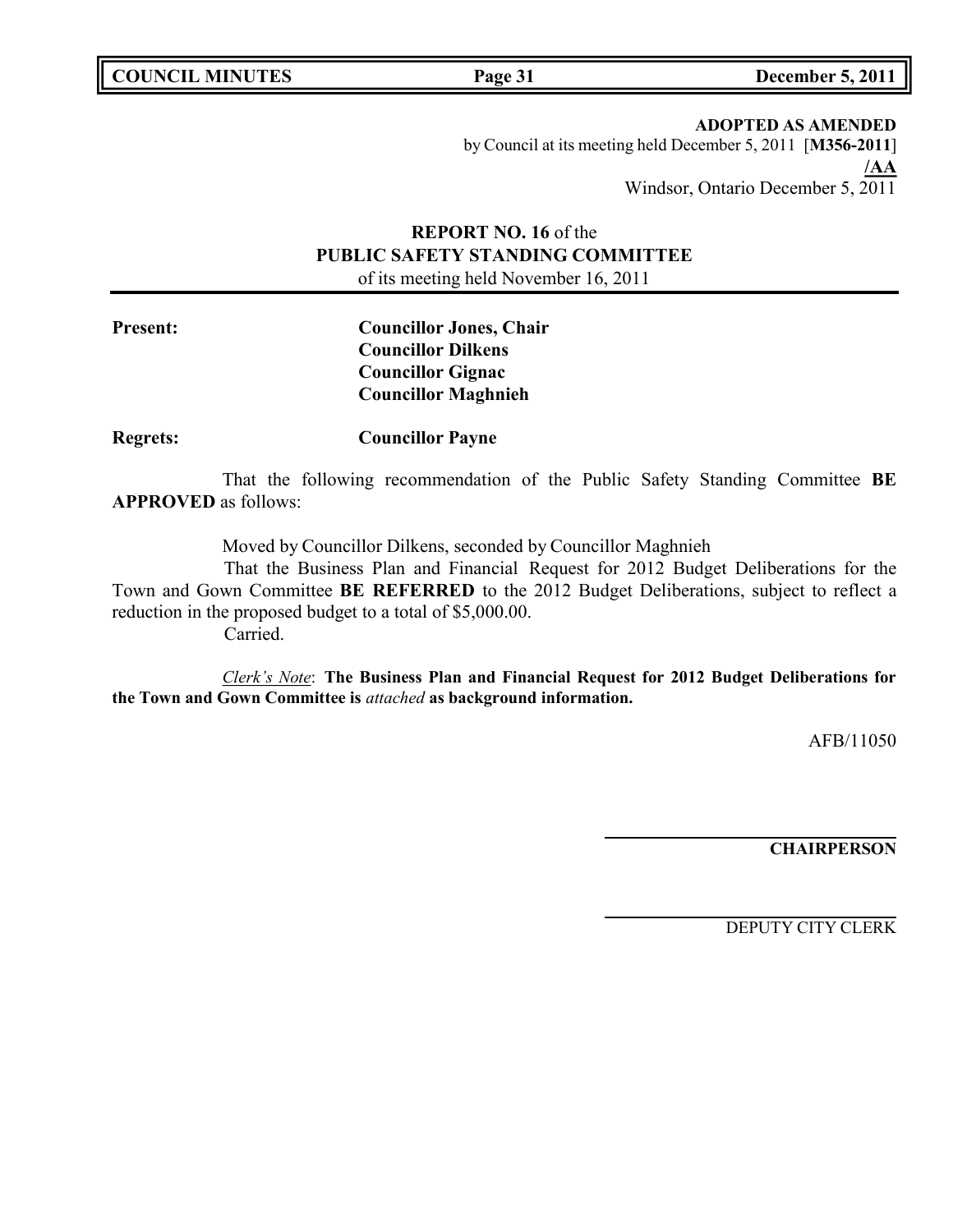| <b>COUNCIL MINUTES</b> |  |
|------------------------|--|
|------------------------|--|

**COUNCIL MINUTES Page 32 December 5, 2011**

**ADOPTED** by Council at its meeting held December 5, 2011 [**M357-2011**] **/AA** Windsor, Ontario December 5, 2011

## **REPORT NO. 17** of the **PUBLIC SAFETY STANDING COMMITTEE** of its meeting held November 16, 2011

**Present: Councillor Jones, Chair Councillor Dilkens Councillor Gignac Councillor Maghnieh**

**Regrets: Councillor Payne**

That the following recommendation of the Public Safety Standing Committee **BE APPROVED** as follows:

Moved by Councillor Gignac, seconded by Councillor Dilkens

I. That effective January 1, 2012, the Building Department's City-wide enforcement of the Ontario Building Code by mandating backwater valves on all newly constructed single family dwellings, semi-detached dwellings and townhouse dwellings; and further,

II. That all lot grading plans for new developments include details and notes on the provision of Backwater Valves (BWV).

Carried.

*Clerk's Note*: **The report dated October 31, 2011 titled "Mandatory Backwater Valve Installation for New Home Construction for Sewers" is** *attached* **as background information.**

Livelink 15559, SB2011

**CHAIRPERSON**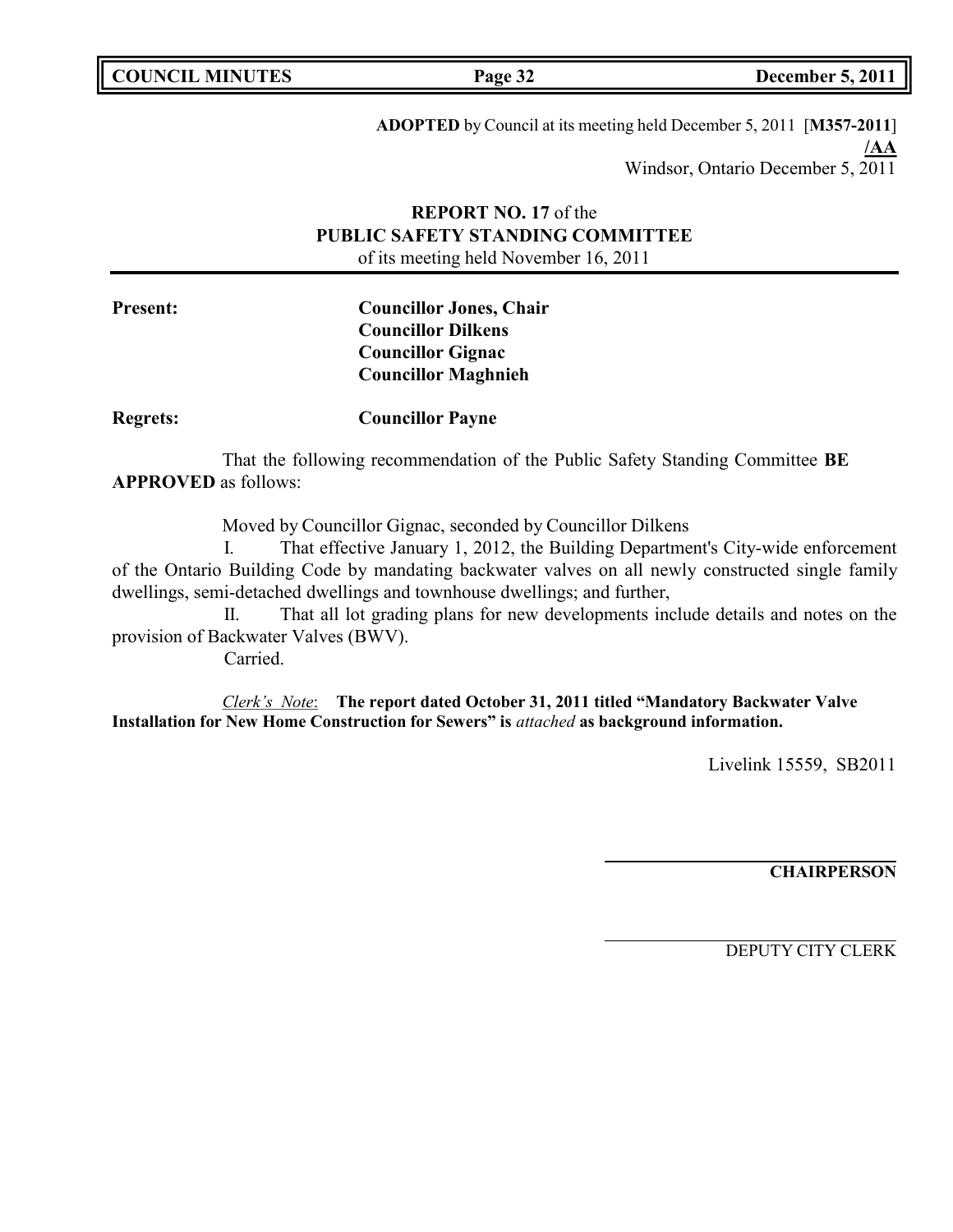| <b>COUNCIL MINUTES</b> |  |
|------------------------|--|
|------------------------|--|

**COUNCIL MINUTES Page 33 December 5, 2011**

**ADOPTED** by Council at its meeting held December 5, 2011 [**M358-2011**] **/AA** Windsor, Ontario December 5, 2011

## **REPORT NO. 18** of the **PUBLIC SAFETY STANDING COMMITTEE** of its meeting held November 16, 2011

**Present: Councillor Jones, Chair Councillor Dilkens Councillor Gignac Councillor Maghnieh**

**Regrets: Councillor Payne**

That the following recommendation of the Public Safety Standing Committee **BE APPROVED** as follows:

Moved by Councillor Gignac, seconded by Councillor Dilkens

I. THAT City Council **RECEIVE FOR INFORMATION** the following report in response to Council Resolution 367/2010;

II. That City Council **RECONSIDER** its previous direction to increase night inspections from April to October as outlined in CR368/2010;

III. That Council **ELIMINATE** regularly scheduled night inspections and that the related staff be moved to the day shift in order to increase enforcement efficiencies and enforcement effectiveness.

Carried.

*Clerk's Note*: **The report dated October 6, 2011 titled "CR367/2010 – Regarding Noise Complaints and CR368/2010 – Regarding Night Inspections" is** *attached* **as background information.**

Livelink 15267, AB2011

**CHAIRPERSON**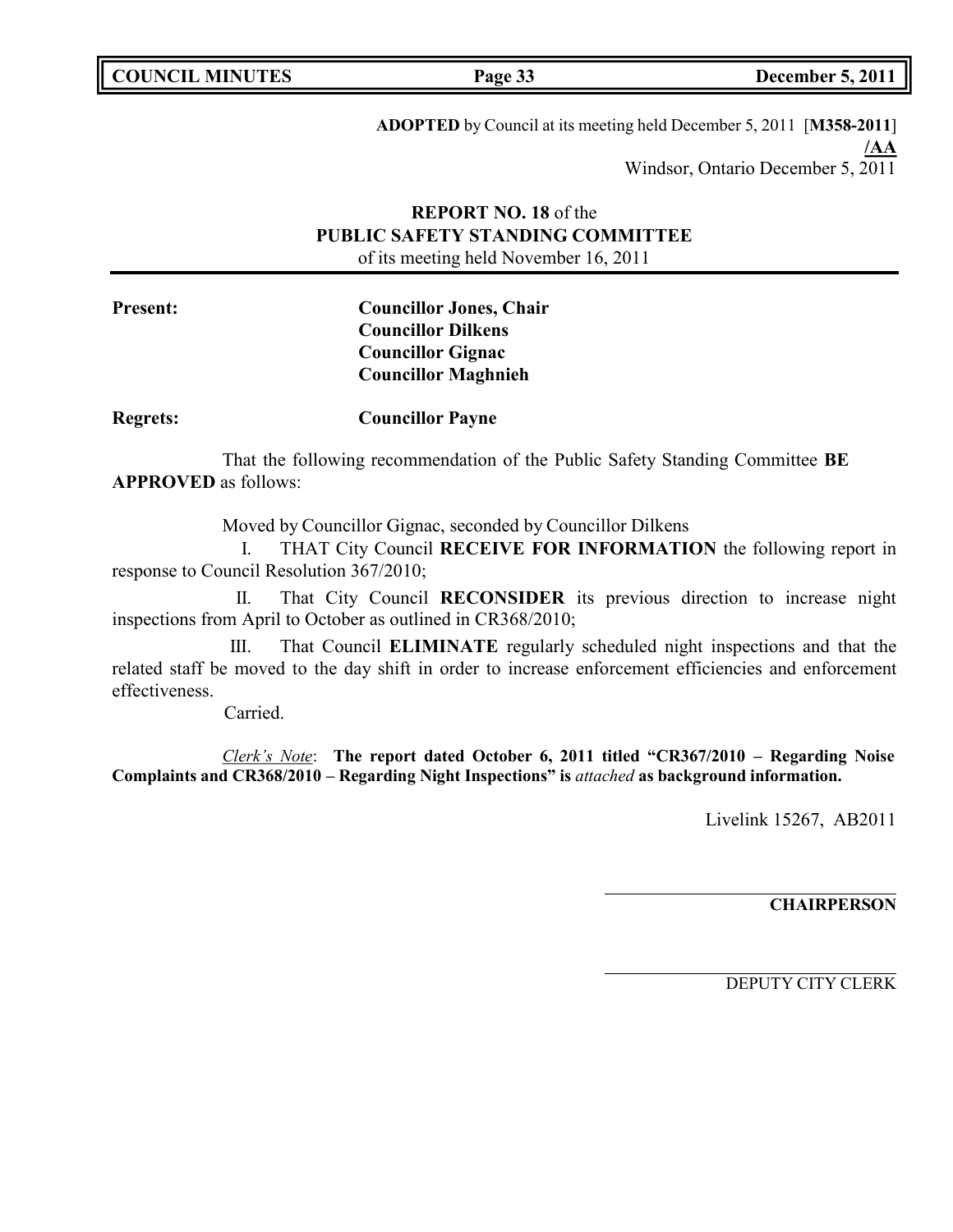| <b>COUNCIL MINUTES</b> |  |  |
|------------------------|--|--|
|------------------------|--|--|

**COUNCIL MINUTES Page 34 December 5, 2011**

**ADOPTED** by Council at its meeting held December 5, 2011 [**M359-2011**] **/AA** Windsor, Ontario December 5, 2011

## **REPORT NO. 20** of the **PUBLIC SAFETY STANDING COMMITTEE** of its meeting held November 16, 2011

## **Present: Councillor Jones, Chair Councillor Dilkens Councillor Gignac Councillor Maghnieh**

**Regrets: Councillor Payne**

That the following recommendation of the Public Safety Standing Committee **BE APPROVED** as follows:

Moved by Councillor Dilkens, seconded by Councillor Gignac

That the request of the South Windsor Figure Skating Club ("the Club") to install a jump harness at the South Windsor Recreation Complex ("the Complex") **BE APPROVED**, subject to all costs and risks being born by the Club; and further that the Chief Administrative Officer and City Clerk **BE AUTHORIZED** to execute an agreement with the Club satisfactory in form to the City Solicitor and in technical content by the Executive Director of Recreation and Culture; and

That the City Solicitor **BE DIRECTED** to draft an amending by-law to amend the Delegation of Authority By-law, being by-law 208-2008, as previously amended, by inserting a new subparagraph 4(b) which grants to the Chief Administrative Officer, or designate the authority:

> *(b) to authorize the execution of agreements permitting installation of jump harnesses in City arenas which are at the sole risk and cost of the requesting party, subject to approval as to form by the City Solicitor, and in technical content by the Executive Director of Recreation.*

Carried.

*Clerk's Note*: **The report dated October 19, 2011 titled "Figure Skating Jump Harness – South Windsor Recreation Complex" is** *attached* **as background information.**

Livelink 15581, SR/11214

**CHAIRPERSON**